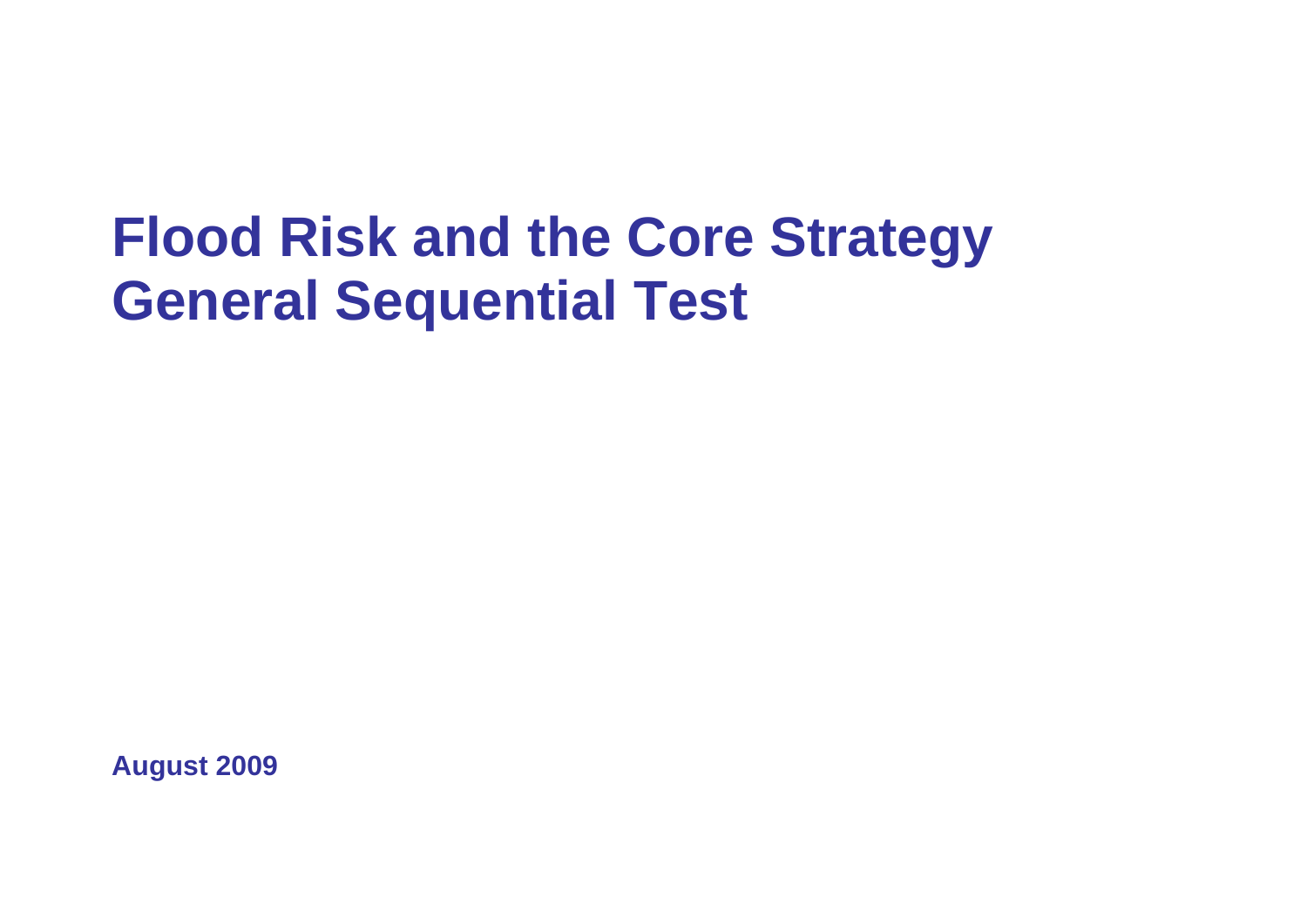# **Contents**

| <b>Background</b>                                  | 3  |
|----------------------------------------------------|----|
| <b>The Core Strategy</b>                           | 3  |
| <b>Sources of flooding and mitigation measures</b> | 3  |
| <b>Regional and Local Growth Demands</b>           | 5  |
| <b>Outcome of sub-regional SFRA</b>                | 5  |
| <b>Population Change and Associated Responses</b>  | 6  |
| <b>Major Development Proposals and Activities</b>  | 6  |
| <b>The Sequential Test</b>                         | 8  |
| <b>Updating information on the Sequential Test</b> | 10 |
|                                                    |    |
| <b>Appendix 1</b>                                  |    |

This report was prepared by members of the London Borough of Tower Hamlets Strategic Planning Team.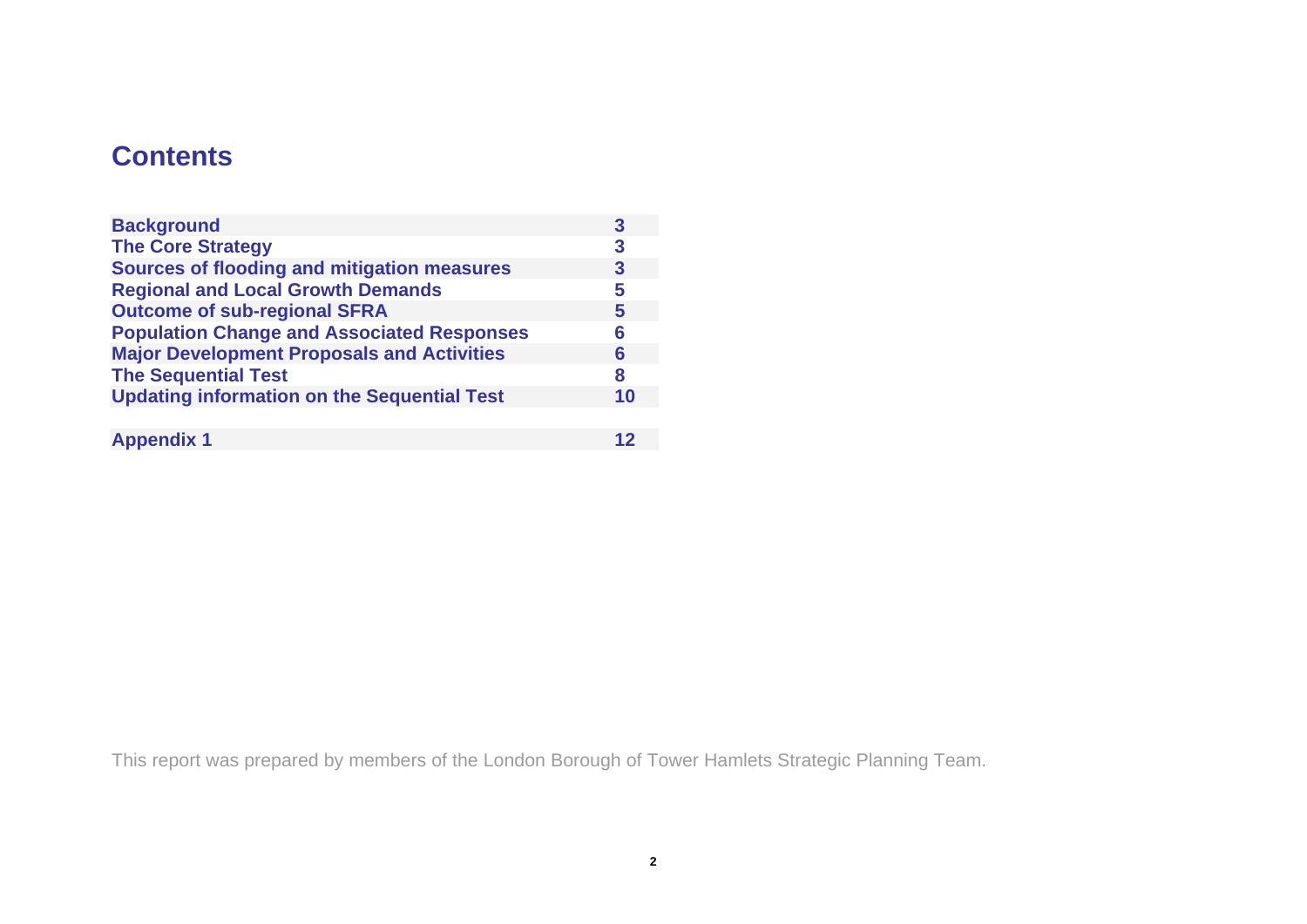#### **Background**

Planning Policy Statement (PPS) 25 - Development and Flood Risk requires that Tower Hamlets' Core Strategy is informed by the Strategic Flood Risk Assessment (SFRA). The SFRA is an important element of the Local Development Framework (LDF) Evidence Base and in producing it, Tower Hamlets has confirmed that it has taken full account of flooding in its area, as required by the government guidance. Following on from this, information in the SFRA is used to locate development sequentially. The Core Strategy gives broad locations for strategic development. All developments have to undergo a Sequential test to ensure that location is appropriate to development and vice versa in terms of flood risk and in line with the Environment Agency's(EA) flood zones. The Sequential Test outlined in this document is carried out in accordance with Tables D.1, D.2 and D.3 of Annex D of PPS25, and is of a general nature, related to the identified places of the borough. A more detailed site specific sequential test will be carried during the development of the Site Allocations DPD.

### **The Core Strategy**

The Core Strategy is the primary document in the borough's Local Development Framework. It sets out the council's spatial vision which incorporates and builds on the Community Plan's 2020 vision, and strategic priorities. The Core Strategy identifies the overarching strategy for how our places will contribute to delivering the vision, by providing the spatial framework for managing growth and change in the borough to 2020 and beyond. Consideration of flood risk would allow the Core Strategy to be in compliance with the guidance-PPS 1, 12 and essentially PPS25.

To apply the SFRA to the Core Strategy, the council has adopted a ' Places' approach. This provides the basis for a more spatially defined examination that sets a coherent and realistic framework which relates to actual live places, allowing the Sequential Test of these areas to be carried out in accordance with PPS25. This avoids imprecise blanket assumptions. The Sequential Test will provide decisive information for development options, within the realms of proactive pragmatism, in the areas and places of the borough.

#### **Sources of flooding and mitigation measures**

Tower Hamlets is situated on the north side of the River Thames and covers approximately 20sqkm and has the longest Thames frontage of any London borough (more than 10km). The River Lea to the east forms the boundary between the borough and the London Borough of Newham; parts of Tower Hamlets lie within the Lower Lea Regeneration Area and within the application area for the Olympic facilities. Olympic Parks works have been required to contribute to modifying flood risk conditions and a Flood Risk Assessment has been submitted. In essence, the River Lea which has connections in its lower reaches to a number of canals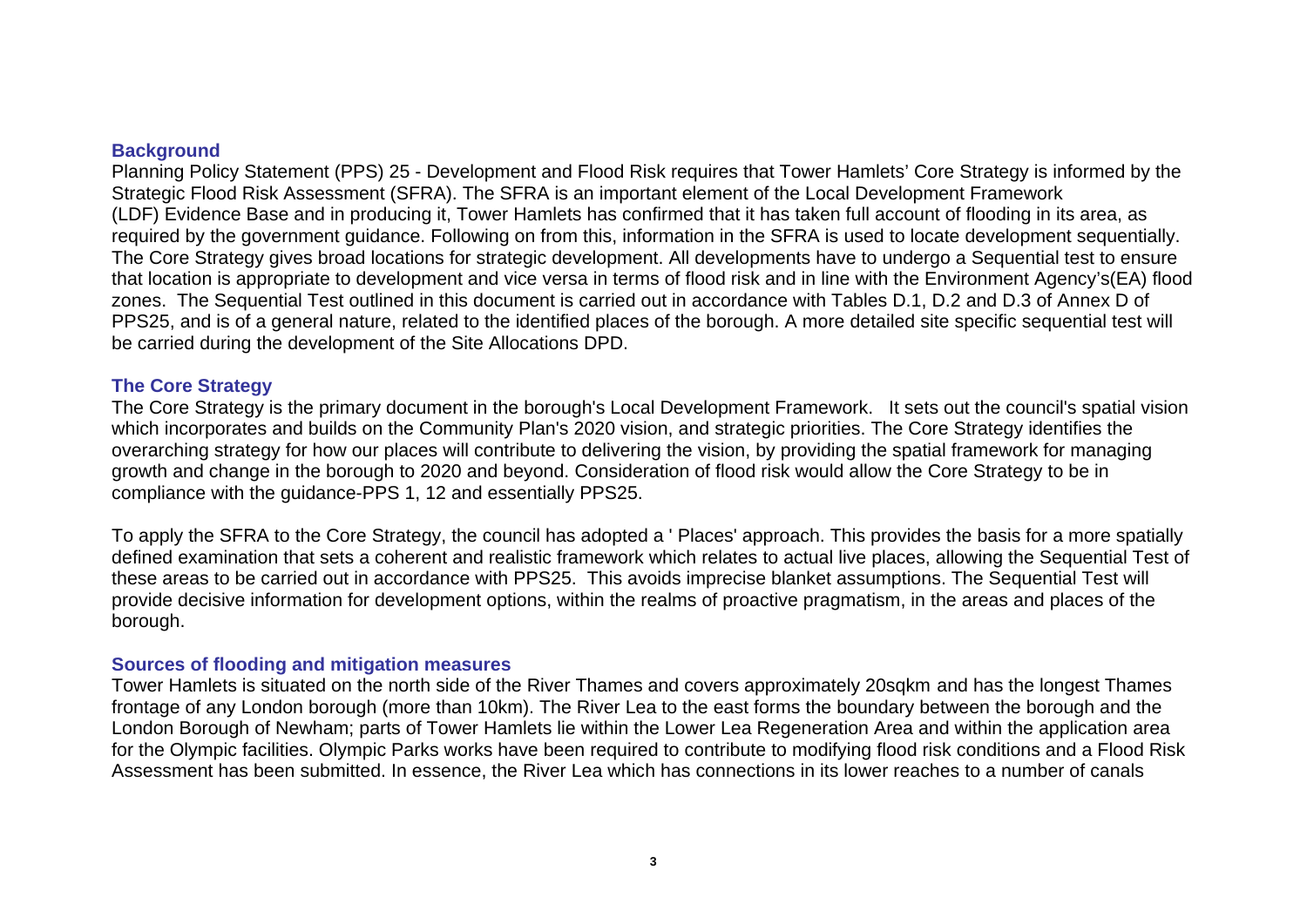including the Limehouse Cut, Hertford Union Canal and the River Lea Navigational Canal. The river is also part of the Bow Back River System. Tower Hamlets is protected from fluvial flooding by the River Lea and tidal flooding from the Thames, by the River Lea defences and the Thames tidal defence, including the Thames Barrier.

The actual risk of flooding in Tower Hamlets has been assessed in the borough's SFRA for defended scenario assuming that all defences are in place and fully maintained and operational. The residual risk has also been assessed for defended scenario assuming all defences are in place and fully maintained and operational. Additionally in the Tower Hamlets' SFRA, seven breach scenarios have been assessed, to consider the potential flood hazard created if there is a 'hole' in the existing defences during a flood event.

# Fluvial flooding

A large proportion of Tower Hamlets lies within Flood Zones 2 and 3a with a medium to high probability of flooding. The area of the borough within fluvial Flood Zones 2 and 3 is not extensive but does include the Lower Lea Valley Area of Opportunity, which is a key focus by government for growth.

# Tidal

The actual risk of flooding in Tower Hamlets is much reduced by the presence of the Thames Tidal defences including the Thames Barrier. There is however, a residual risk of flooding in the borough from an extreme surge event. Although the probability of residual flooding caused by a breach in existing defence is low, the consequences of a breach are potentially high. There are areas in Tower Hamlets where the predicted hazard rating in a breach event is classed as extreme and a danger to all.

# Groundwater

Much of Tower Hamlets is shown at medium risk of groundwater flooding, indicating a potential risk of groundwater emerging due to geology, soils, elevation and the presence of shallow aquifers. Most at risk will be deep foundations, basements and underground infrastructure.

# Flooding from Artificial Sources

There are a number of canals, docks and basins within Tower Hamlets that are potential sources of flooding in the borough. Assessment by British Waterways concludes that, due to active management and regular maintenance of the structures, there is a very low risk of flooding from the identified artificial sources.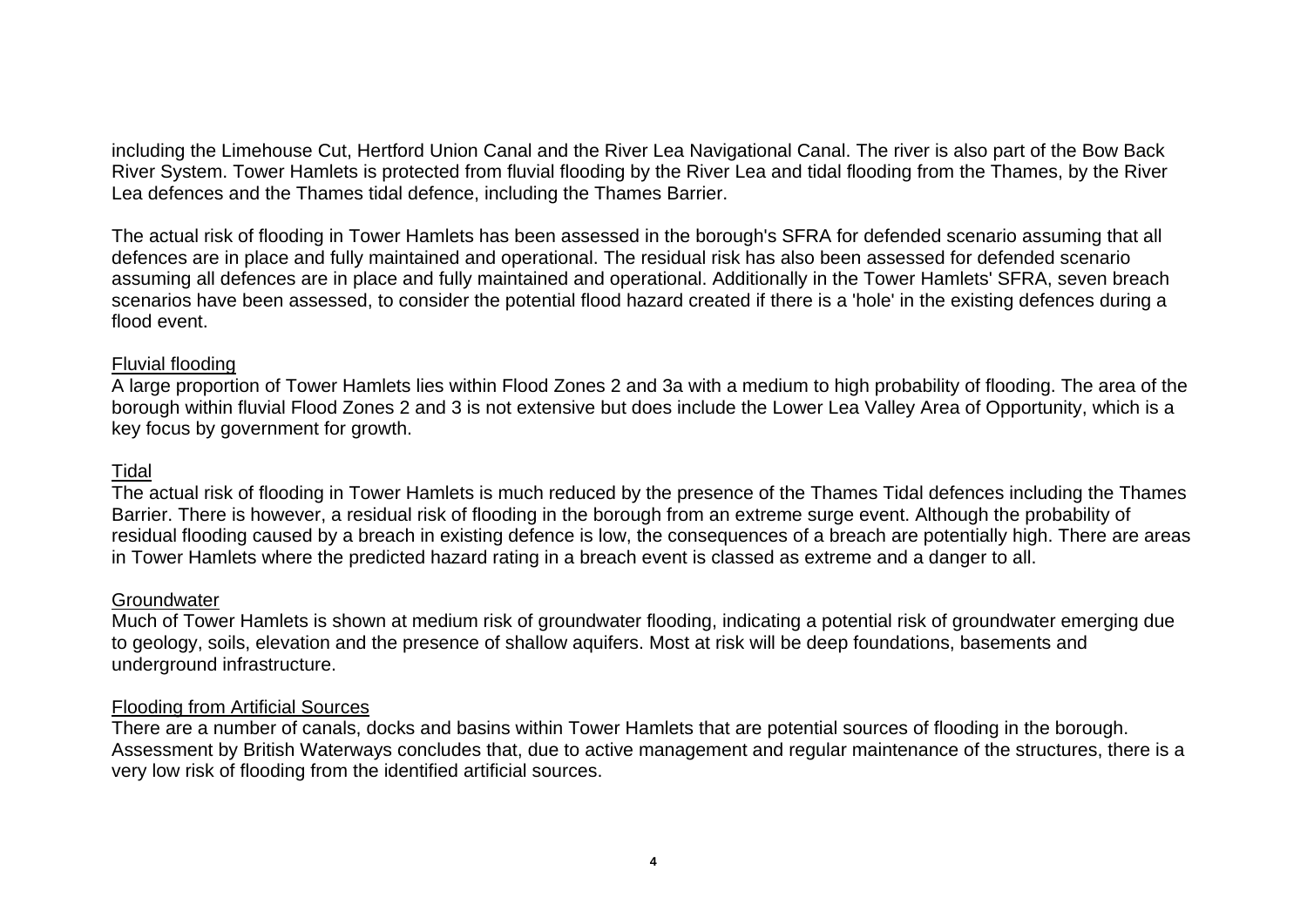#### **Regional and Local Growth Demands**

Tower Hamlets plays a vital role in delivering Greater London's and the government's spatial strategies. The Mayor has focused London's growth on east London. In this respect there is recognition of the important management and place-shaping role the council has, in ensuring that development is sustainable, not least in terms of flood risk.

The scale of growth directed to Tower Hamlets in the London Plan was 31,500 new homes and 150,000 new jobs in the borough as a whole, and most of these new jobs are expected to be created in the Isle of Dogs. For example, the banking and financial sector centred on the Isle of Dogs, represents approximately 40% of all employment in the borough. In the Lower Lea Valley covering Newham, Hackney and Tower Hamlets, approximately 30,000 new homes are planned. Revision of job numbers and volume of other development activities might have to be made in view of the current (2009) global financial downturn. Nonetheless, there is still a high level of planned growth. This combination requires significant public interventions both in terms of policies and actions.

Significant regeneration is proposed in Tower Hamlets and there are a number of areas/places identified for change in the borough. The borough is a completely urban area of mixed commercial, residential and some industrial land uses. The built- form is mixed but consists of largely post-war housing estates that are undergoing regeneration, traditional terraced house and increasingly a mix of modern, high density mixed use development. There are areas of parkland and open spaces including Victoria Park in the north and Mile End Park stretching down the middle and Mudchute Park in the south, otherwise majority of the borough is developed. Locally the council has developed a model to estimate and plan for adequate social infrastructure to support housing growth and the mix of developments.

# **Outcome of sub-regional SFRA**

The council has contributed to the East London Strategic Flood Risk Assessment project which was managed by the London Thames Gateway Partnership. An additional SFRA was undertaken to inform the Lower Lea Valley Area Planning Framework by the GLA .Some of the key messages from that study include:

- 1. The majority of the area was in Flood Zone 3, however most of the regeneration is protected by existing flood defences
- 2. The SFRA identifies parts of the Sub-Areas of Leyton, Hackney Wick, Stratford and West Ham within the Regeneration Area, as lying at 'Actual Flood Risk'
- 3. Potential mitigation options are identified including strategic land rising behind defences and flood storage.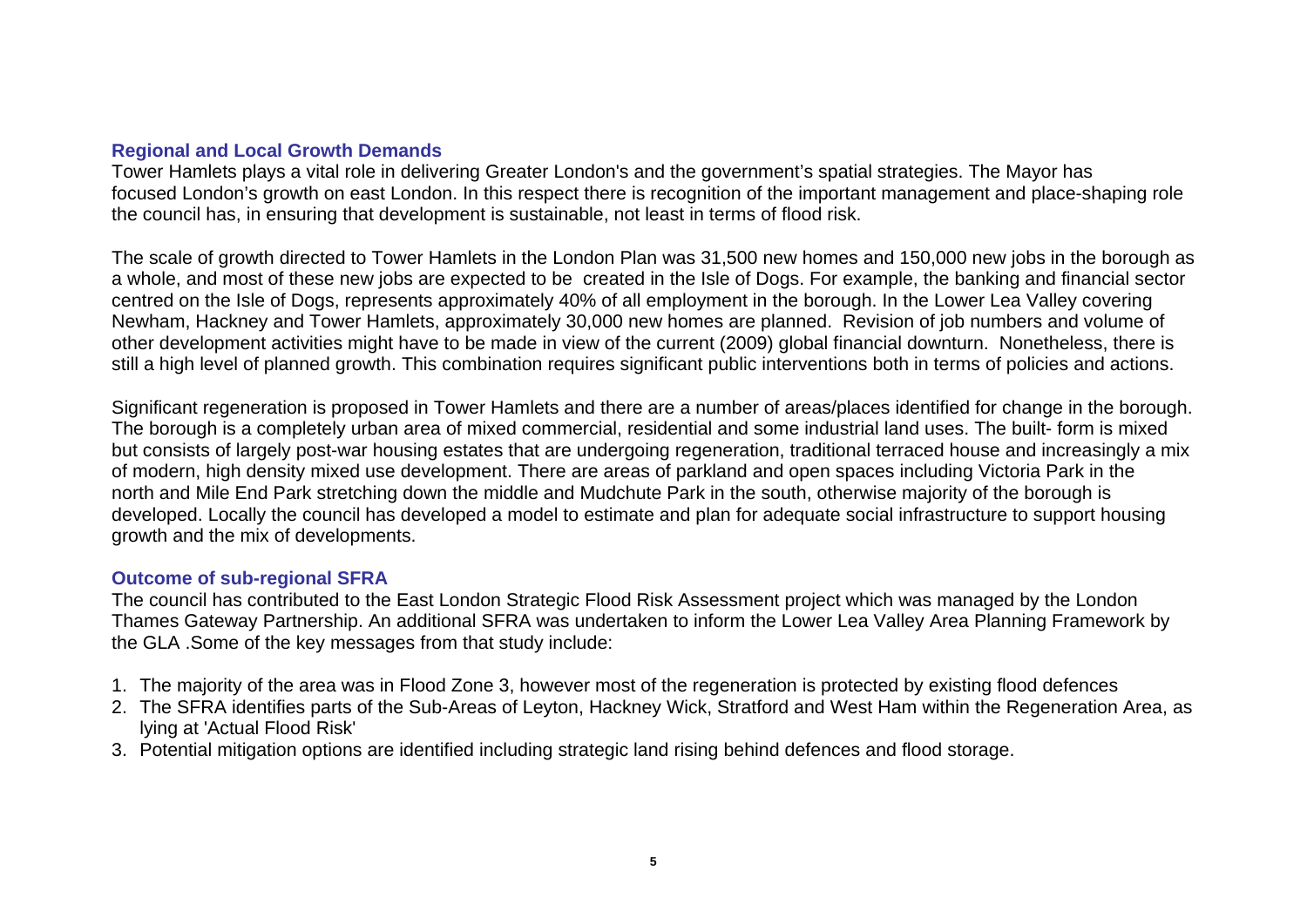Environment Agency's Flood Zones maps and Tables 1 and D2 of PPS25 give indications of what land use is acceptable within each zone and their degree of vulnerability.

### **Population Change and Associated Responses**

The total population of the borough is approximately 226,550 (provided by the GLA), and it is one of the most ethnically diverse London boroughs. Population records shows increases of varying proportions across the borough, but highest figures are recorded for Millwall and Blackwall and Cubitt Town areas of the Isle of Dogs. Spatial indication of the changes and the likely demand consequences of these are reflected in the extreme contrasts within the Docklands regeneration area adjacent to areas of acute poverty. The pattern of population increases, when projected from 2010 to 2025, shows little sign of abating. Estimates show that by 2025, the borough's population will be 301400.

Opportunities are being sought to provide/ deliver additional housing, business spaces and necessary support social infrastructures, in areas where, analysis of population projections covering the period from 2001 to 2011, show significant increases. Areas such as Bow, Bromley -by- Bow, Poplar, Shadwell, Limehouse, Millwall, Blackwall and Cubitt Town are representative of the growth in population numbers. Clearly this imposes demand pressures for more housing and infrastructure support.

Evidence from planning applications approved, submitted and proposals begun over the last five years, illustrates vividly the council's active attempts to explore opportunities to encourage sustainable development across the borough. As growth continues, it is not possible for the council to identify sufficient land particularly brownfield land as directed by PPS3, for the location of housing, in areas of lower probability of flooding. Tower Hamlets' high housing targets, set in the London Plan, are based on the availability of a large provision of brownfield land for housing. The majority of brownfield land that has been identified comprises former employment/industrial land which lies next to waterways, including canals, the River Lea or the docks. Moreover two of the opportunity areas for growth in Tower Hamlets, identified in the London Plan (being Lower Lea Valley and the Isle of Dogs) are within areas identified as affected by residual flood risk.

#### **Major Development Proposals and Activities**

A number projects are either currently underway or in the borough development pipeline and these include:

- Royal London Hospital;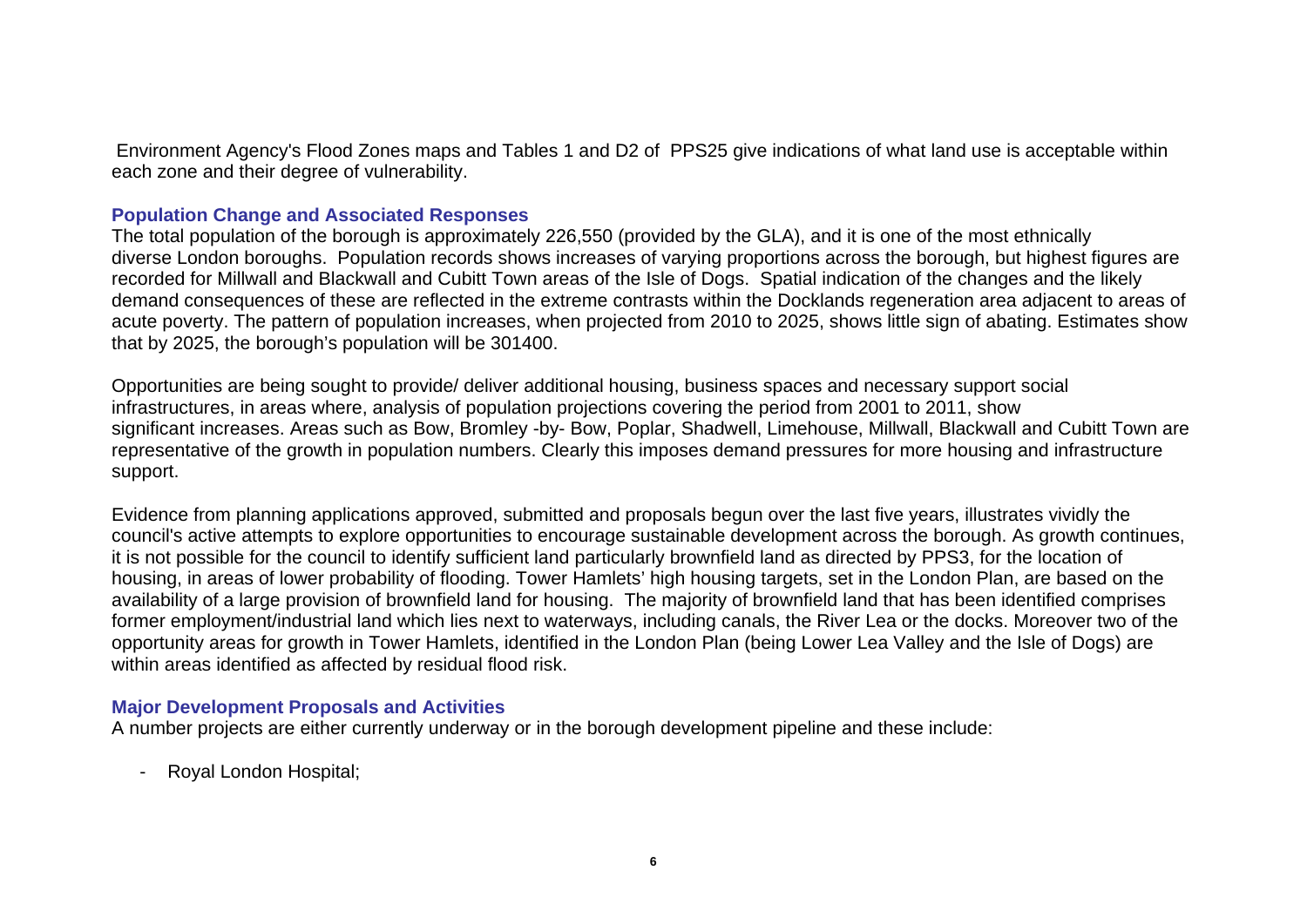- Crossrail;

-

- Wood Wharf redevelopment;
- Lower Lea Valley Regeneration projects;
- Redevelopment of the Leamouth peninsula;
- Bishopsgate Goodsyard redevelopment; and
- Aldgate transformation.

The picture of development activities is one of redevelopment and regeneration proceeding at a fast pace and at high volumes within established urban areas. There are development opportunities, mostly through estate renewal, infill development on pockets of former industrial areas in the northern part of the borough, to the northern-most tip in Fish Island East. The physical expansion of Canary Wharf is continuing, with more jobs including the development of Wood Wharf and new mixed-use residential communities in Millennium Quarter providing 2000 to 5000 new homes. Southwest of the borough, about 1500 new homes and tourism initiatives are proposed around Wapping and Tower of London. Close to the City fringe, intensification of Whitechapel with Royal London Hospital project and Crossrail are planned. These will have significant effect on the area and surrounding places. In the City fringe proper, the aim is to encourage intensification as knowledge economy and employment area, with plans for around 6000 new homes in the fringes of the City to the north western tip.

Both the Government and the Mayor endorse the council's view, which is supported in numerous studies, that the 2012 Olympic Games, considered the biggest regeneration project in the country and its legacy, will have far-reaching impact on Tower Hamlets' regeneration. Post-2012 Olympic Games, the council will be involved in managing the provision of 5000 new homes through wider regeneration in Lower Lea Valley. Other related changes such as enhancing the major green spaces of Mile End Park and Victoria Park form part of the wide range of development initiatives. The potential exists for large scale housing estate renewal and new development and the development of high density residential area on former industrial land.

The significant targets for new jobs (approximately 100,000) and new homes in Tower Hamlets, are expected to be accommodated through growth in Canary Wharf and the City Fringe areas and through supporting economic activity. The statutory target numbers for new households for all London boroughs is defined by the London Plan. For Tower Hamlets the figure is 31,500 between 2007- 2016 or 3150 per year. Population figures showing that the number of households in Tower Hamlets is projected to increase, mean additional dwellings every year in order to achieve the Mayor's objective of meeting this need. Housing development invariably responds to and follows the demand created by the high population increases.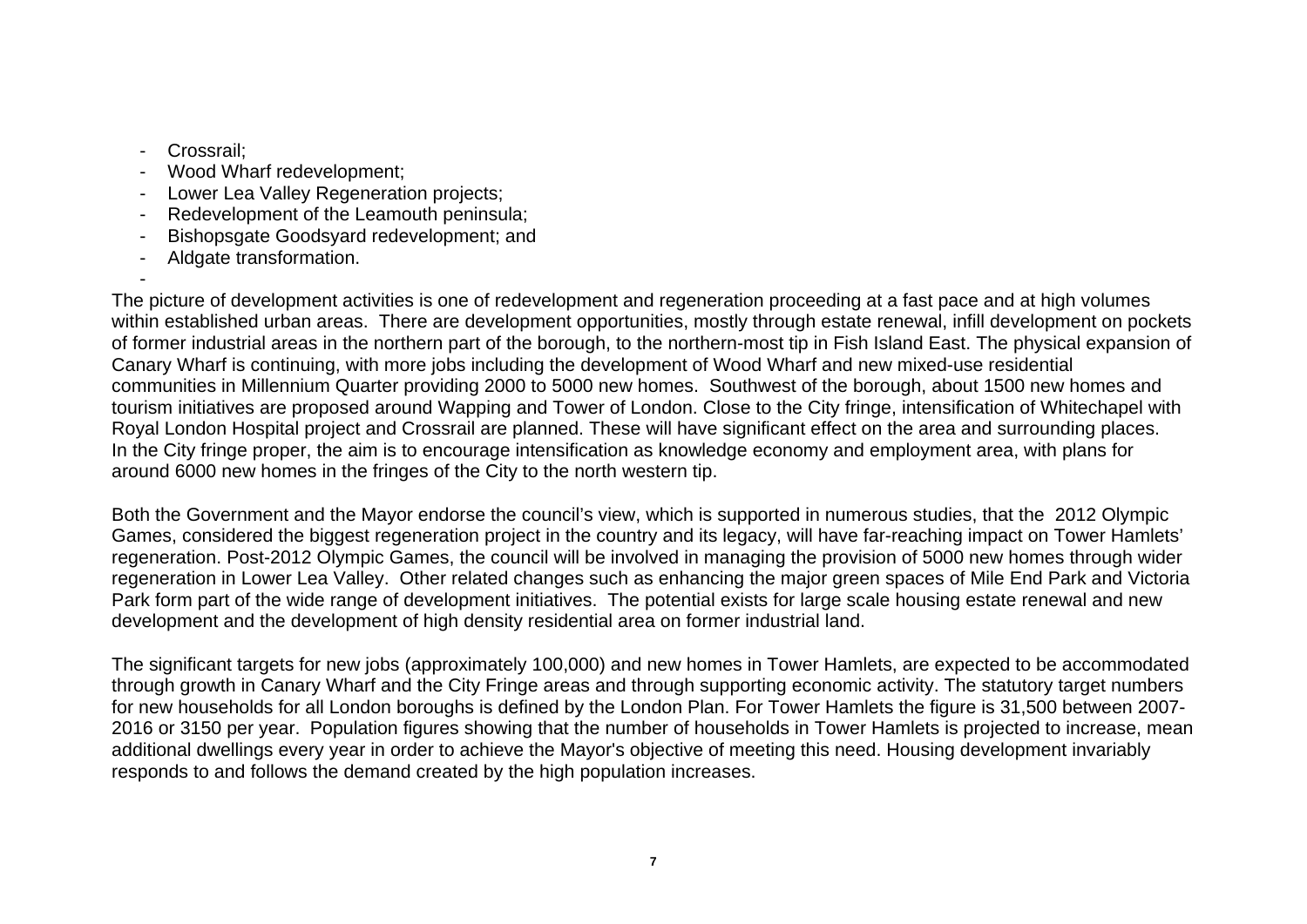There are three designated opportunity areas within Tower Hamlets identified by the Mayor in the London Plan. The City Fringe area (including parts of Wapping, Aldgate, Whitechapel, Spitalfields and Shoreditch), Isle of Dogs, and Lower Lea Valley, are all identified as areas of opportunity which are key to contributing to the overall aims of the London Plan. Work undertaken on the Opportunity Area Planning Framework, which includes the Olympic Park, anticipate that the area should accommodate between 30000 to 40000 new homes and significant number of jobs. It is made clear that all the growth expectations need to be adequately supported by infrastructure including public transport, schools, health facilities and open space.

# **The Sequential Test**

The attached table in Appendix 1 is based on Tables D.1,D.2 and D.3 of Annex D- Flood Zones, Flood Risk Vulnerability Classification and Flood Risk Vulnerability and Flood Zone 'Compatibility' (where the tables indicate the need to apply the Zones reference and acceptable uses) and shows the Sequential test which has been carried out applying the 'Places' approach. This gives a more spatially identifiable and accessible geographic definition to the borough.

The Sequential Testing of the Core Strategy is carried out in broad terms to create the basis for site by site testing and allocations, with all the necessary information obtained from the SFRA within the firm context of the technical steps specified in PPS 25.

Tower Hamlets' SFRA has been prepared in advance of the application of the Sequential and Exception Tests and the preparation of new policies on flood risk and land allocation by the council. It has been prepared to support the LDF Core Strategy in response to PPS25- to ensure that a risk -based approach is applied to all planning decisions. The council currently makes decisions by applying the 1998 UDP and the Interim Planning Guidance (IPG) which contains the most up-to-to-date information and evidence in conformity with the London Plan.

The aim of the council is to deliver long-term reduction in flood risk so that there is a sustainable adaptation to the effects of climate change. PPS25 requires that the council demonstrates how it has applied a risk-based, sequential approach in preparing development plans and consideration of flooding through the application of a sequential test. Preparing the Strategic Flood Risk Assessment is the formal response to this requirement. The contents of Tower Hamlets' Strategic Flood Risk Assessment are also dependent on the outcome of the Regional Flood Risk Assessment. Information from the Strategic Flood Risk Assessment will be used to inform the Tower Hamlets' Sustainability Appraisal, as well as policies and land allocations.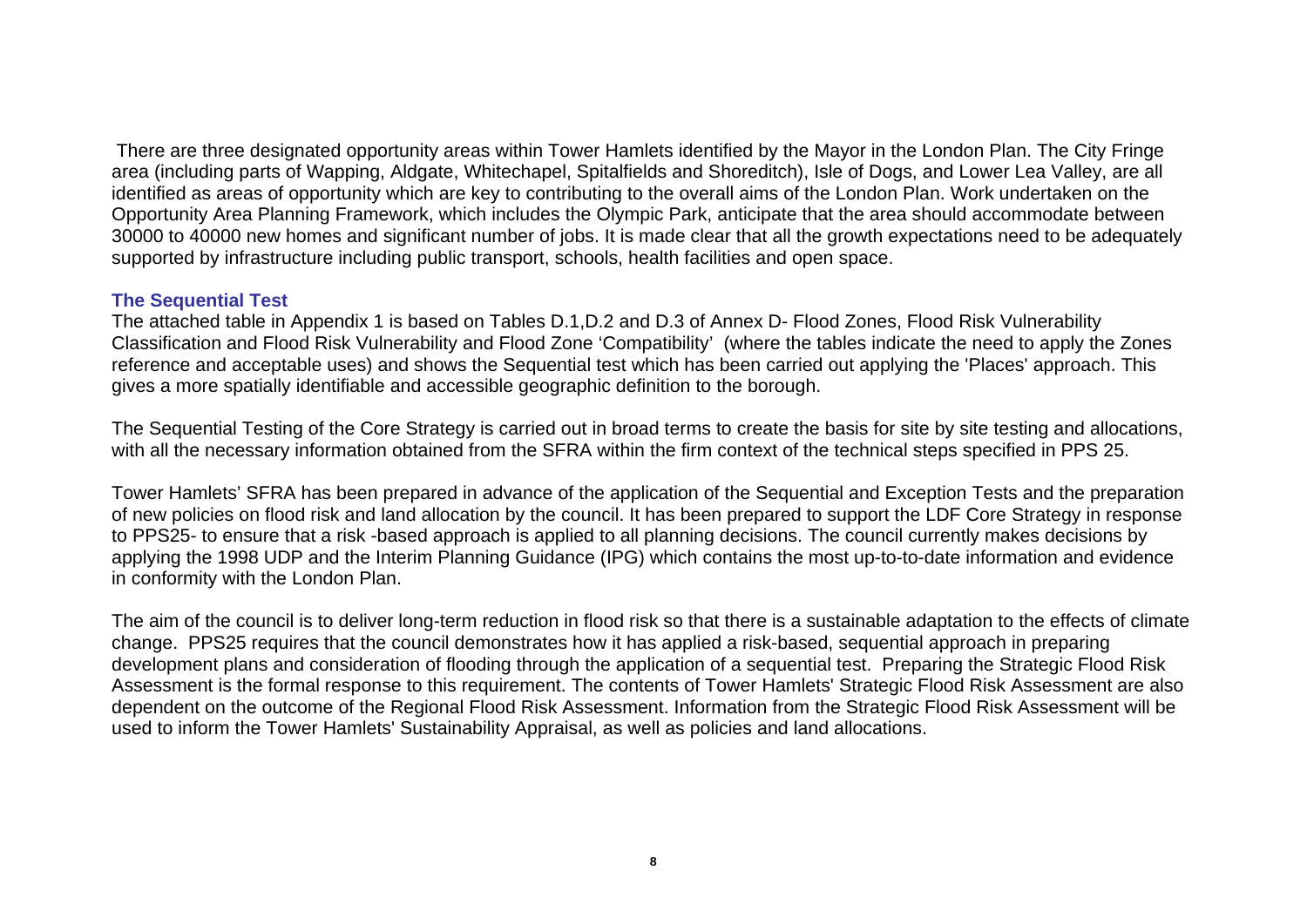The Strategic Flood Risk Assessment has revealed that there is no Functional Floodplain (Zone 3b-highest probability) in Tower Hamlets but large parts of the identified growth areas lie within High Risk Flood Zone 3. Although the City Fringe seem to be mainly Zone1, there is the issue that Wapping in the opportunity area, is in Zone 3 –High flood risk zone, similar to the Isle of Dogs and Leaside (Lower Lea Valley) which are predominantly Zone3. These areas are expected to contribute to the overall aims of the London Plan by:

- Exceeding the minimum guidelines for housing and the indicative estimates for employment
- maximising and improving access by public transport
- Promoting social inclusion and relate development to any nearby Area for Regeneration.
- Supporting growth by the provision of infrastructure including public transport, schools, health facilities and open spaces.

As Areas of Opportunity are identified to contribute to meeting stated strategic/regional and local needs, the emerging range of planned uses are of the mixed type, and includes new jobs and houses.

All types of land uses are appropriate in Flood Zone 1 and the places/areas to the West, Central parts of the borough and City Fringe, with the exception of Wapping. The zone has a low risk of flooding from either fluvial or tidal sources. A very small part of the south of the City Fringe is in Flood Zones 2 and 3 and has a high risk of tidal flooding ignoring the presence of defences.

Set against the enormity of strategic and local requirements that have to be fulfilled, Zone 1, Central places and the City Fringe would have been examined for their ability to accommodate the range of uses. Already the areas have been subjected to an open sequential test to identify what Zones they fall in and what types of development are appropriate.

Even when the presence of defences is considered, there is actual risk of flooding in Leaside during a fluvial flood event on the Lower Lea catchment. This residual risk is increased in the southern parts of Leaside, if there is a breach in the Thames Tidal Defences. Breaches in this area may present an extreme hazard to people. 'More vulnerable' land uses will be avoided in such areas. Leaside is earmarked to accommodate much of the government's Thames Gateway 'Sustainable Communities'. Within the southern end of the borough lies the area of most intense development. The area is firmly in Zone 3 and it remains the part of the borough which has not only high population projections but is expected to continue to accommodate development possibly by the council applying the Exception test.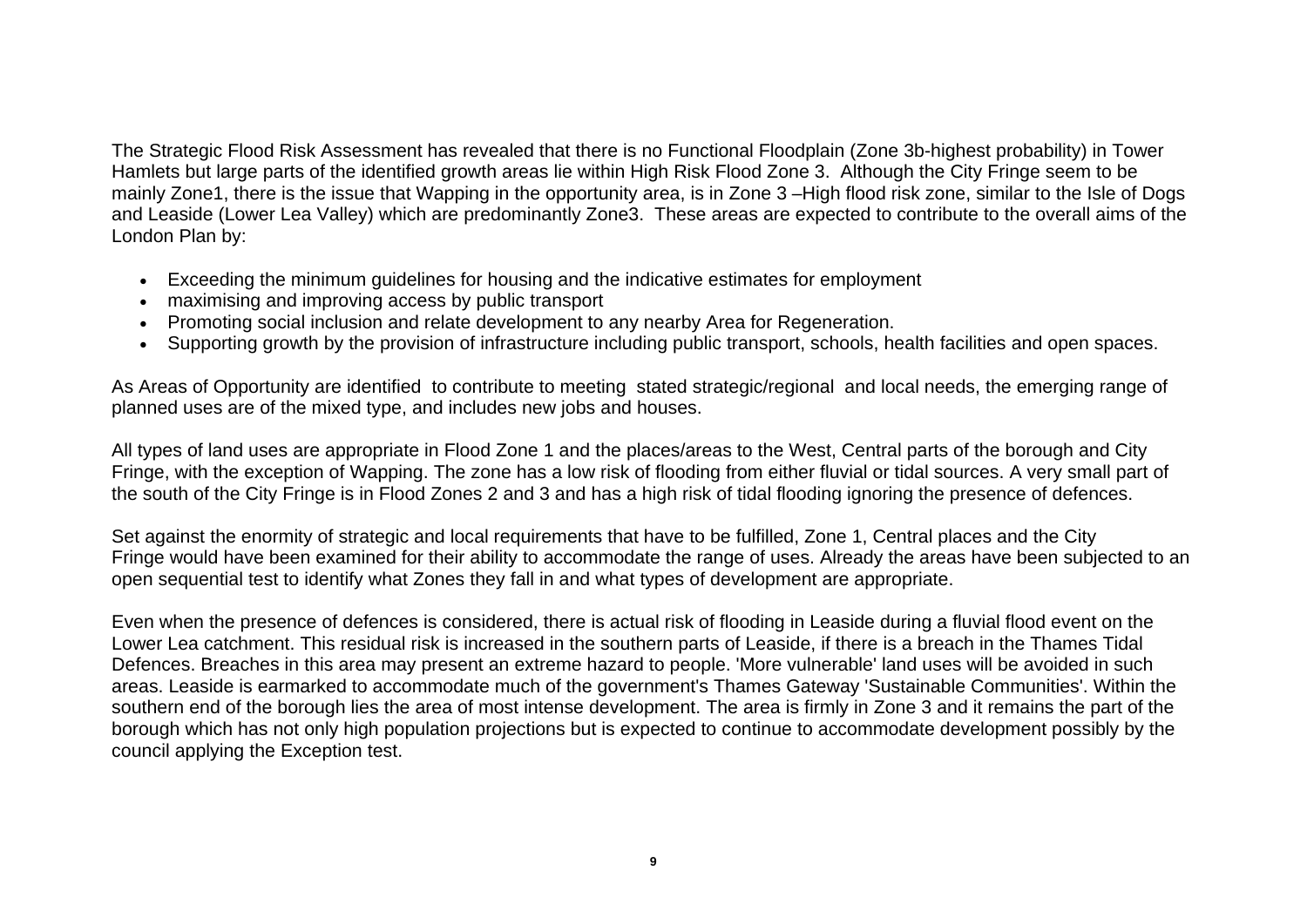# **Updating information on the Sequential Test**

For consistency, conformity and relevance, the information used to apply the Sequential test must be up-to-date. The Sequential test carried out on the places of the emerging Core Strategy in November 2008 was based on the evidence provided by the Tower Hamlets' Strategic Flood Risk Assessment (SFRA), itself published in August 2008. The SFRA was prepared in compliance with the government's guidance, PPS25- Development and Flood Risk. From the outset, in preparing spatial policies, the places –based Sequential test has been derived from the requirement s within the guidance to ensure that the Core Strategy took flood risk into consideration.

The Core Strategy takes account of the SFRA and is informed by the assessment. As the Sequential test is now almost a year old, it is appropriate to examine the information upon which its conclusions are based, to ensure continuing relevance. There are currently heightened concerns over the effects of climate change, the global economic crisis, increasing population levels and greater demands for alternative solutions or ideas on place-making and managing development better.

A constant factor in considering flood risk is the Environment Agency's (EA) Flood Risk Zones. There is no change to the Zones as illustrated in the Flood Map. With this background, the council has supplied the information on population, housing targets and development growth aspirations updated for 2009. The places sequential test is now up-to-date and is in synch with the emerging Core Strategy.

Notwithstanding the current status of the Sequential Test, the council is aware of a number of government decisions and subsequent publications that might have impact on Tower Hamlets' SFRA. In recent months, there have been a number publications which include the following:

- Climate Change Act;
- Pitt Review;
- River Basin Management Plan;
- Thames Estuary TE2100 Plan:
- Draft Flood and Water Management Bill.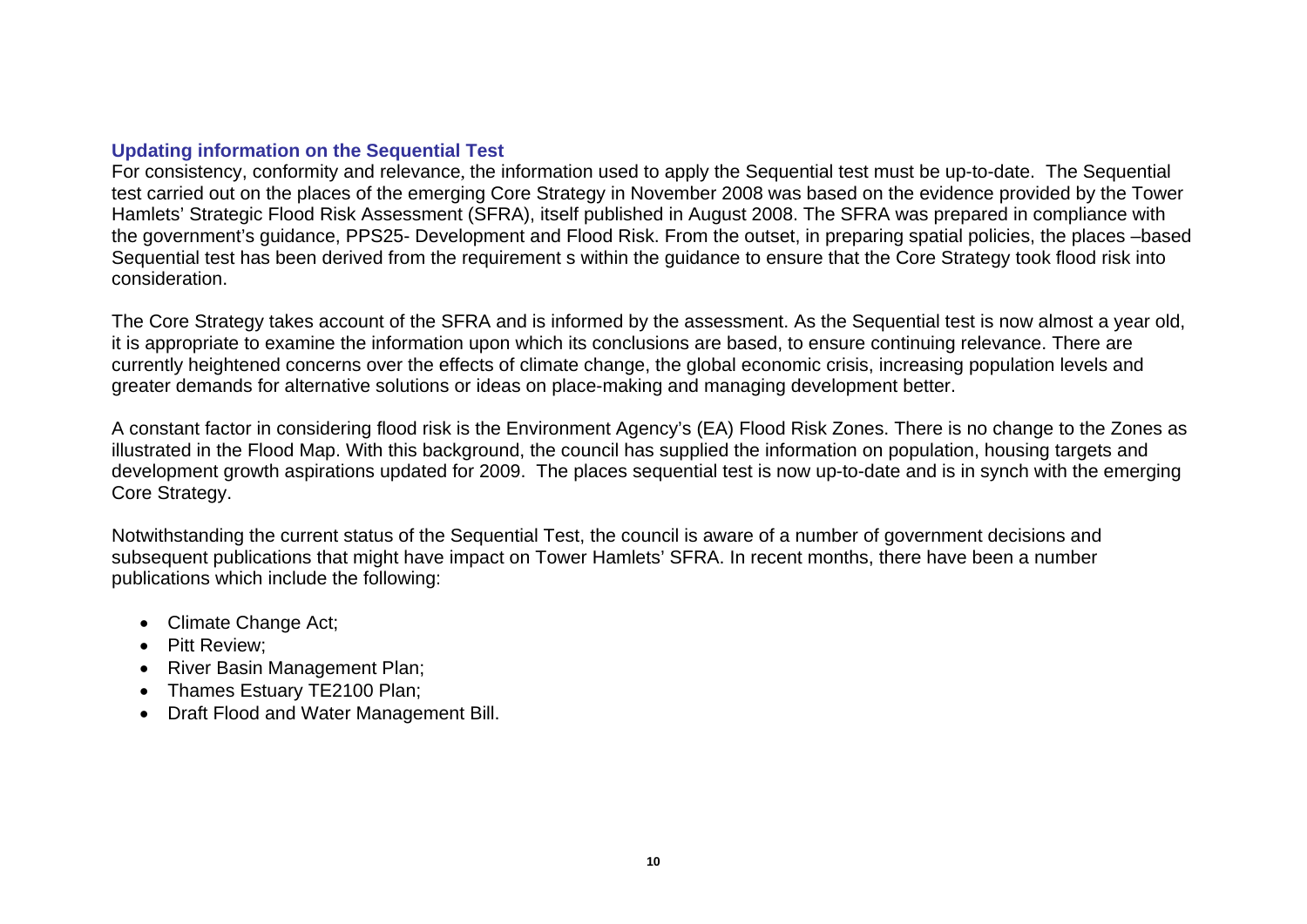These publications will be fed into the current flood and water management process and the likelihood is that, they might affect and change the existing guidance, PPS25. Until such changes are required, the EA has assured Tower Hamlets that its SFRA, and by implication, the places Sequential test and the eventual Sequential test on Sites allocation in the immediate future remain relevant and in conformity.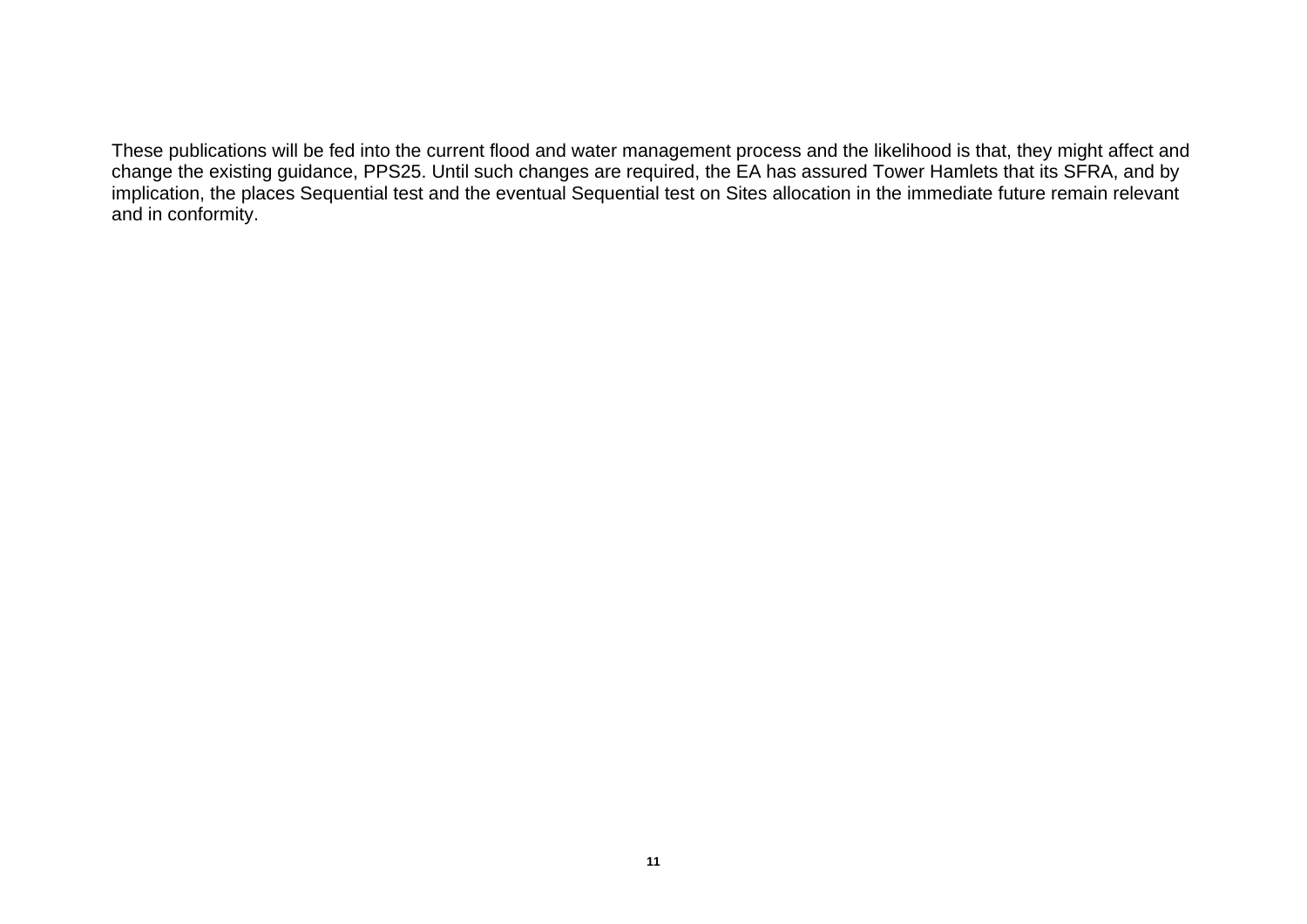# **Appendix 1 – LBTH Sequential test for the Places of Tower Hamlets- Using the Flood Risk Vulnerability Classification.**

Development is classified in PPS25 according to their vulnerability. Five vulnerability classifications are defined, these are**:** 

- Essential Infrastructure(includes transport and strategic utility infrastructures)
- Highly Vulnerable(includes police station and basement dwellings)
- More Vulnerable(includes hospitals, residential institutions, dwelling houses and educational establishments)
- Less Vulnerable(includes shops, offices and non-residential institutions)
- Water-compatible Development(includes flood control infrastructure, water-based recreation, docks and amenity open space**)**

The traffic light colour identification system refers to:

- 1. **Flood Zone 1 Green** Low probability of flooding (All sustainable development possible but with SUDS)
- 2. **Flood Zone 2 Yellow -** Medium probability of flooding (Some development possible, highly vulnerable uses require sequential test.
- 3. **Flood Zone 3 Red -**High probability of flooding(All development require sequential test and in most cases Exception Test

| <b>Places</b>  | <b>Flood</b><br><b>Risk</b><br>Zone | <b>Traffic</b><br>light | <b>Existing</b><br><b>Flood</b><br>Defences and<br><b>Protection</b><br><b>Afforded</b> | <b>Existing Uses</b> | <b>Proposed</b><br><b>Uses</b> | <b>Level of</b><br>growth<br>to 2025                                                                | <b>Flood</b><br><b>Vulnerability</b>      | <b>Essential</b><br><b>Infrastructure</b>                      | <b>Water</b><br><b>Compatible</b>                       | <b>Highly</b><br>Vulnerable                                    | <b>More</b><br><b>Vulnerable</b>                                | <b>Less</b><br><b>Vulnerable</b>                                |
|----------------|-------------------------------------|-------------------------|-----------------------------------------------------------------------------------------|----------------------|--------------------------------|-----------------------------------------------------------------------------------------------------|-------------------------------------------|----------------------------------------------------------------|---------------------------------------------------------|----------------------------------------------------------------|-----------------------------------------------------------------|-----------------------------------------------------------------|
| Shore<br>ditch |                                     |                         | Thames<br>Barrier and<br>Defences                                                       |                      |                                | Extension<br>of East<br>London<br>Line:<br>delivery<br>of over<br>2000<br>homes<br>and<br>populatio | Low<br>probability,<br>less<br>vulnerable | Develpmt<br>appropriate;<br>must<br>incorporate<br><b>SUDS</b> | Develpmt<br>appropriate;<br>must<br>incorporate<br>SUDS | Develpmt<br>appropriate;<br>must<br>incorporate<br><b>SUDS</b> | Develpmt<br>appropriate<br>: must<br>incorporate<br><b>SUDS</b> | Develpmt<br>appropriate<br>; must<br>incorporate<br><b>SUDS</b> |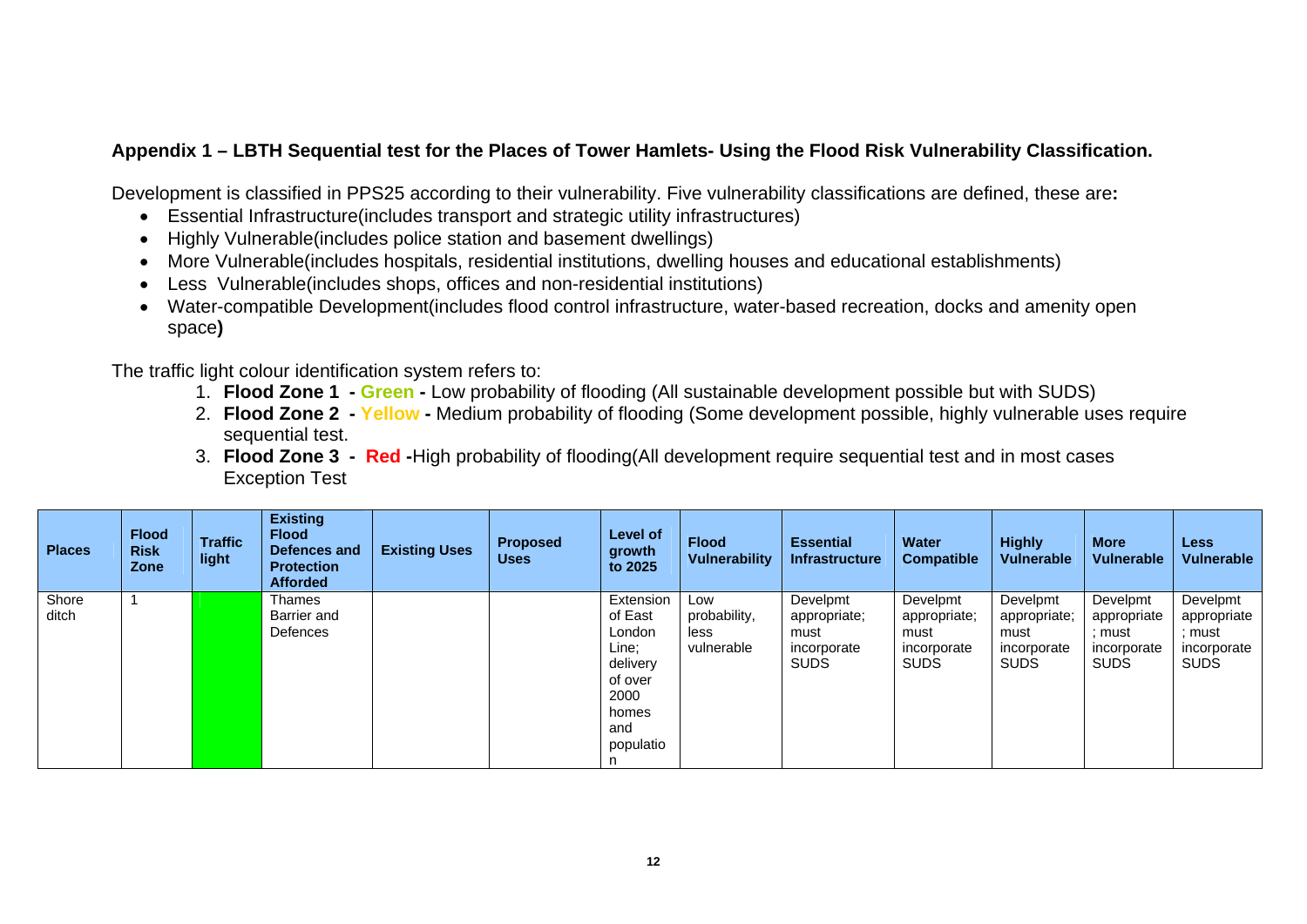| <b>Places</b>    | <b>Flood</b><br><b>Risk</b><br>Zone | <b>Traffic</b><br>light | <b>Existing</b><br><b>Flood</b><br><b>Defences and</b><br><b>Protection</b><br><b>Afforded</b> | <b>Existing Uses</b>                    | <b>Proposed</b><br><b>Uses</b>                                                                                                    | Level of<br>growth<br>to 2025                                                                                                                                                                                          | <b>Flood</b><br><b>Vulnerability</b>            | <b>Essential</b><br><b>Infrastructure</b>                      | <b>Water</b><br><b>Compatible</b>                              | <b>Highly</b><br><b>Vulnerable</b>                             | <b>More</b><br>Vulnerable                                       | <b>Less</b><br><b>Vulnerable</b>                                |
|------------------|-------------------------------------|-------------------------|------------------------------------------------------------------------------------------------|-----------------------------------------|-----------------------------------------------------------------------------------------------------------------------------------|------------------------------------------------------------------------------------------------------------------------------------------------------------------------------------------------------------------------|-------------------------------------------------|----------------------------------------------------------------|----------------------------------------------------------------|----------------------------------------------------------------|-----------------------------------------------------------------|-----------------------------------------------------------------|
|                  |                                     |                         |                                                                                                |                                         |                                                                                                                                   | projection<br>of +3350                                                                                                                                                                                                 |                                                 |                                                                |                                                                |                                                                |                                                                 |                                                                 |
| Bethnal<br>Green | $\overline{1}$                      |                         | Thames<br>Barrier and<br>raised river<br>walls and locks                                       | Industrial and<br>mixed uses<br>areas   | Area of<br>potential<br>change.<br>Limited<br>number of<br>potential<br>development<br>sites for<br>residential and<br>mixed uses | Redevolo<br>pment of<br>a number<br>of a<br>number<br>of<br>industrial<br>areas for<br>residentia<br>I use,<br>housing<br>estate<br>renewal<br>over 1200<br>homes<br>with<br>populatio<br>n.<br>projection<br>of +1650 | Less<br>vulnerable,<br>low flood<br>probability | Develpmt<br>appropriate;<br>must<br>incorporate<br><b>SUDS</b> | Develpmt<br>appropriate;<br>must<br>incorporate<br><b>SUDS</b> | Develpmt<br>appropriate;<br>must<br>incorporate<br><b>SUDS</b> | Develpmt<br>appropriate<br>; must<br>incorporate<br><b>SUDS</b> | Develpmt<br>appropriate<br>; must<br>incorporate<br><b>SUDS</b> |
| Globe<br>Town    | $\overline{\mathbf{1}}$             |                         | Thames<br>Barrier and<br>Defences                                                              | Low density<br>light industrial<br>uses | Area of<br>potential<br>change                                                                                                    | Housing<br>growth<br>around<br>the canal<br>and<br>Meath<br>Gardens<br>area;over<br>100<br>homes<br>with a<br>populatio                                                                                                | Less<br>vulnerable,<br>low flood<br>probability | Develpmt<br>appropriate;<br>must<br>incorporate<br><b>SUDS</b> | Develpmt<br>appropriate;<br>must<br>incorporate<br><b>SUDS</b> | Develpmt<br>appropriate;<br>must<br>incorporate<br><b>SUDS</b> | Develpmt<br>appropriate<br>; must<br>incorporate<br><b>SUDS</b> | Develpmt<br>appropriate<br>; must<br>incorporate<br><b>SUDS</b> |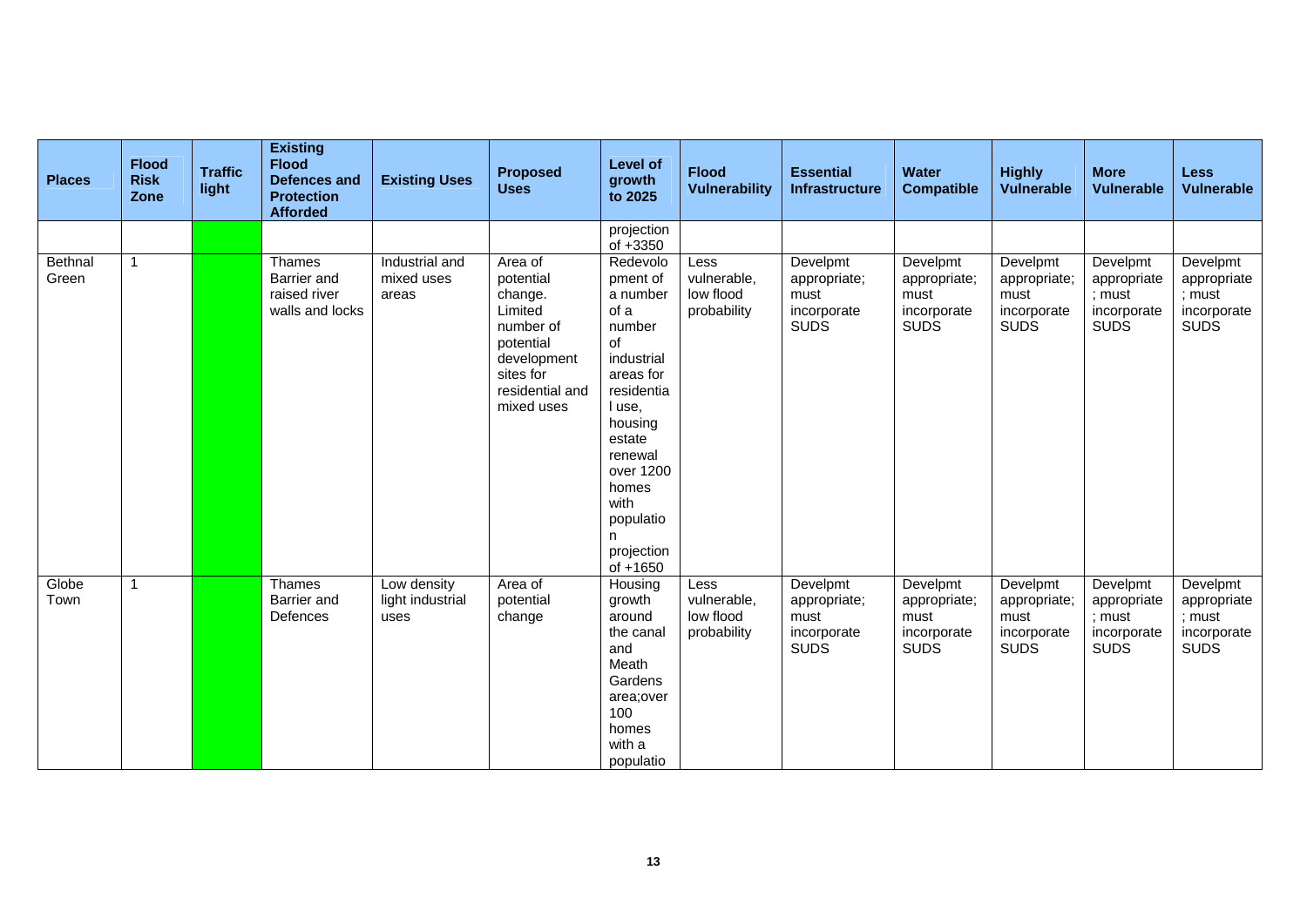| <b>Places</b>    | <b>Flood</b><br><b>Risk</b><br>Zone                                   | <b>Traffic</b><br>light | <b>Existing</b><br><b>Flood</b><br><b>Defences and</b><br><b>Protection</b><br><b>Afforded</b>            | <b>Existing Uses</b>                                                                                               | <b>Proposed</b><br><b>Uses</b>                                                                                                                                             | <b>Level of</b><br>growth<br>to 2025                                                                                                       | <b>Flood</b><br><b>Vulnerability</b>                                                                     | <b>Essential</b><br><b>Infrastructure</b>                                                          | <b>Water</b><br><b>Compatible</b>                              | <b>Highly</b><br><b>Vulnerable</b>                                                                                                                                       | <b>More</b><br><b>Vulnerable</b>                                                                           | <b>Less</b><br><b>Vulnerable</b>                                                                           |
|------------------|-----------------------------------------------------------------------|-------------------------|-----------------------------------------------------------------------------------------------------------|--------------------------------------------------------------------------------------------------------------------|----------------------------------------------------------------------------------------------------------------------------------------------------------------------------|--------------------------------------------------------------------------------------------------------------------------------------------|----------------------------------------------------------------------------------------------------------|----------------------------------------------------------------------------------------------------|----------------------------------------------------------------|--------------------------------------------------------------------------------------------------------------------------------------------------------------------------|------------------------------------------------------------------------------------------------------------|------------------------------------------------------------------------------------------------------------|
|                  |                                                                       |                         |                                                                                                           |                                                                                                                    |                                                                                                                                                                            | n.<br>projection<br>of over<br>2000                                                                                                        |                                                                                                          |                                                                                                    |                                                                |                                                                                                                                                                          |                                                                                                            |                                                                                                            |
| <b>Bow</b>       | $1()$ but<br>close to<br>the<br>northern<br>tip<br>which is<br>Zone 2 |                         | Raised river<br>walls, and<br>locks(Grand<br>Union Canal)<br>and Thames<br>Barrier and<br><b>Defences</b> | Mainly<br>residential with<br>retail/<br>commercial<br>activity and<br>major leisure<br>and cultural<br>activities | Regeneration<br>with emphasis<br>on.<br>retail/commerc<br>ial uses and<br>accommodatin<br>g the Olympic<br>2012 games in<br>the form of the<br>Olympic<br><b>Boulevard</b> | Infill<br>developm<br>ent and<br>improved<br>connectio<br>n to Fish<br>Island;<br>projected<br>populatio<br>n<br>reduction<br>by 400       | Low<br>probability<br>Development<br>of less and<br>more<br>vulnerable<br>uses<br>appropriate.<br>On the |                                                                                                    | Develpmt<br>appropriate;<br>must<br>incorporate<br><b>SUDS</b> | Exception<br>test might<br>be required<br>where<br>developme<br>nt is close<br>to the<br>northern tip<br>by River<br>Lea/Fish<br>Island in<br>Flood<br>Zone <sub>2</sub> | Develpmt<br>appropriate<br>; must<br>incorporate<br><b>SUDS</b>                                            | Develpmt<br>appropriate<br>; must<br>incorporate<br><b>SUDS</b>                                            |
| Victoria<br>Park | 1, but<br>eastern<br>boundar<br>y in<br>Zone <sub>2</sub>             |                         | Raised river<br>walls, and<br>ocks(River Lea<br>and Regents<br>Canal)                                     | Leisure,<br>biodiversity<br>functions,<br>amenity and<br>metropolitan<br>significance of<br>open space             | Enhancement<br>for access.<br>safety,<br>biodiversity<br>green chains<br>and tackling<br>climate change                                                                    | Parks<br>improvem<br>ent; the<br>populatio<br>n around<br>the park<br>projected<br>to reduce<br>by 200;<br>part of<br>Olympic<br>live site | Low<br>probability                                                                                       | Develpmt<br>appropriate;<br>must<br>incorporate<br>SUDS/<br>(subject to<br>dedesignation<br>order) | Develpmt<br>appropriate;<br>must<br>incorporate<br><b>SUDS</b> | Exception<br>test<br>required(su<br>bject to<br>dedesignati<br>on order)                                                                                                 | Develpmt<br>appropriate<br>: must<br>incorporate<br><b>SUDS</b><br>(subject to<br>dedesignati<br>on order) | Develpmt<br>appropriate<br>; must<br>incorporate<br><b>SUDS</b><br>(subject to<br>dedesignati<br>on order) |
| Fish<br>Island   | $2$ and $3$                                                           |                         | Raised river<br>walls and locks                                                                           | Mainly<br>industrial with<br>sprinkling of<br>residential uses                                                     | Designated<br>Strategic<br>Industrial<br>Location in the                                                                                                                   | Delivery<br>of 2400<br>homes.<br>with sixth                                                                                                | Meduim to<br>high<br>probability of<br>flooding; risk                                                    | Develpmt<br>appropriate;<br>must<br>incorporate                                                    | Develpmt<br>appropriate;<br>must<br>incorporate                | Exception<br>test is<br>required.<br>In Zone 3                                                                                                                           | Develpmt<br>appropriate<br>; must<br>incorporate                                                           | Develpmt<br>appropriate<br>; must<br>incorporate                                                           |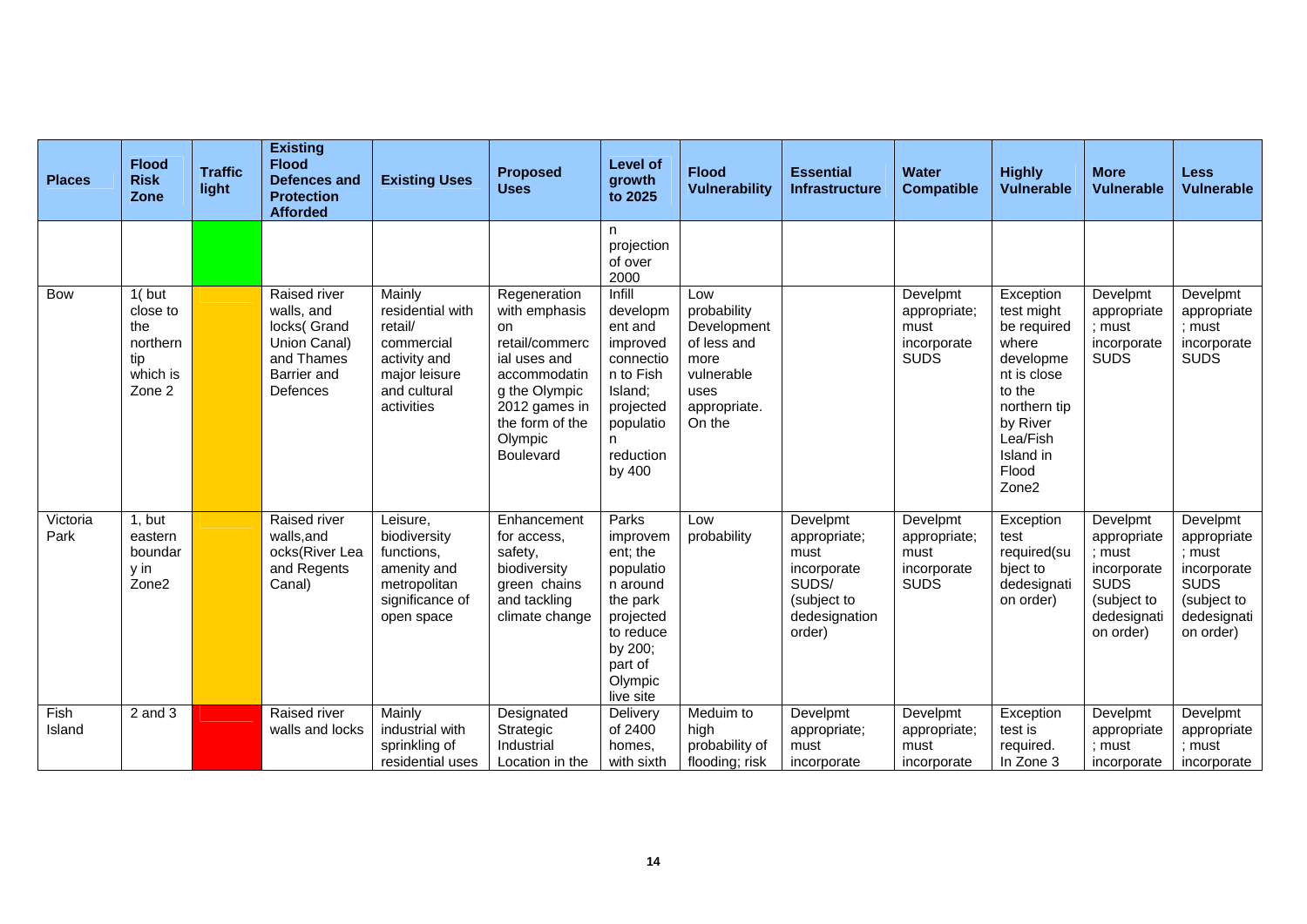| <b>Places</b>     | <b>Flood</b><br><b>Risk</b><br>Zone | <b>Traffic</b><br>light | <b>Existing</b><br><b>Flood</b><br><b>Defences and</b><br><b>Protection</b><br><b>Afforded</b> | <b>Existing Uses</b>                         | <b>Proposed</b><br><b>Uses</b>                                                                                                                                                                                       | <b>Level of</b><br>growth<br>to 2025                                                                                                                                 | <b>Flood</b><br><b>Vulnerability</b>              | <b>Essential</b><br><b>Infrastructure</b>                                                                                                                          | <b>Water</b><br><b>Compatible</b>                              | <b>Highly</b><br><b>Vulnerable</b>                             | <b>More</b><br><b>Vulnerable</b>                                | <b>Less</b><br><b>Vulnerable</b>                                |
|-------------------|-------------------------------------|-------------------------|------------------------------------------------------------------------------------------------|----------------------------------------------|----------------------------------------------------------------------------------------------------------------------------------------------------------------------------------------------------------------------|----------------------------------------------------------------------------------------------------------------------------------------------------------------------|---------------------------------------------------|--------------------------------------------------------------------------------------------------------------------------------------------------------------------|----------------------------------------------------------------|----------------------------------------------------------------|-----------------------------------------------------------------|-----------------------------------------------------------------|
|                   |                                     |                         |                                                                                                |                                              | London Plan.<br>However,<br>regeneration<br>agenda to<br>create urban<br>quarter on the<br>edge of the<br>Olympic<br>Park.Space<br>for 2012<br>Olympic<br>facilities.<br>Location of<br>waste transfer<br>station.   | highest<br>populatio<br>n.<br>projection<br>of over<br>5000                                                                                                          | of fluvial<br>flooding at<br>Old Ford lock        | SUDS /(if<br>definitely<br>Zone2). In<br>zone<br>3, Exception<br>test is<br>required;<br>nothing should<br>be developed<br>here because<br>of actual flood<br>risk | <b>SUDS</b>                                                    | developme<br>nt will not<br>be<br>permitted                    | SUDS /(if<br>Zone 3,<br>Exception<br>test is<br>required)       | <b>SUDS</b>                                                     |
| Spital-<br>fields | $\overline{1}$                      |                         | <b>Thames</b><br>Barrier and<br>Defences                                                       | Commercial<br>,retail and<br>tourism         | Significant<br>regeneration<br>potential<br>identified as an<br>Opportunity<br>Area in the $\mathsf L$<br>ondon Plan-<br>main focus of<br>commercial<br>office<br>development,<br>enhanced<br>tourist<br>destination | Develop<br>ment in<br>commerci<br>al.<br>hospitality<br>and<br>residentia<br>I sectors;<br>over 2850<br>homes<br>with<br>populatio<br>n.<br>projection<br>$of +4700$ | Low<br>probability;<br>fluvial along<br>the canal | Develpmt<br>appropriate;<br>must<br>incorporate<br><b>SUDS</b>                                                                                                     | Develpmt<br>appropriate;<br>must<br>incorporate<br><b>SUDS</b> | Develpmt<br>appropriate;<br>must<br>incorporate<br><b>SUDS</b> | Develpmt<br>appropriate<br>; must<br>incorporate<br><b>SUDS</b> | Develpmt<br>appropriate<br>; must<br>incorporate<br><b>SUDS</b> |
| White<br>chapel   | $\overline{\mathbf{1}}$             |                         | Thames<br>Barrier and<br>Defences                                                              | Commercial<br>and residential,<br>with major | Regeneration<br>around the<br>Royal London                                                                                                                                                                           | Develop<br>ment of<br>Crossrail                                                                                                                                      | Low<br>probability                                | Develpmt<br>appropriate;<br>must                                                                                                                                   | Develpmt<br>appropriate;<br>must                               | Develpmt<br>appropriate;<br>must                               | Develpmt<br>appropriate<br>; must                               | Develpmt<br>appropriate<br>; must                               |
|                   |                                     |                         |                                                                                                | social and                                   | Hospital,                                                                                                                                                                                                            | Station                                                                                                                                                              |                                                   | incorporate                                                                                                                                                        | incorporate                                                    | incorporate                                                    | incorporate                                                     | incorporate                                                     |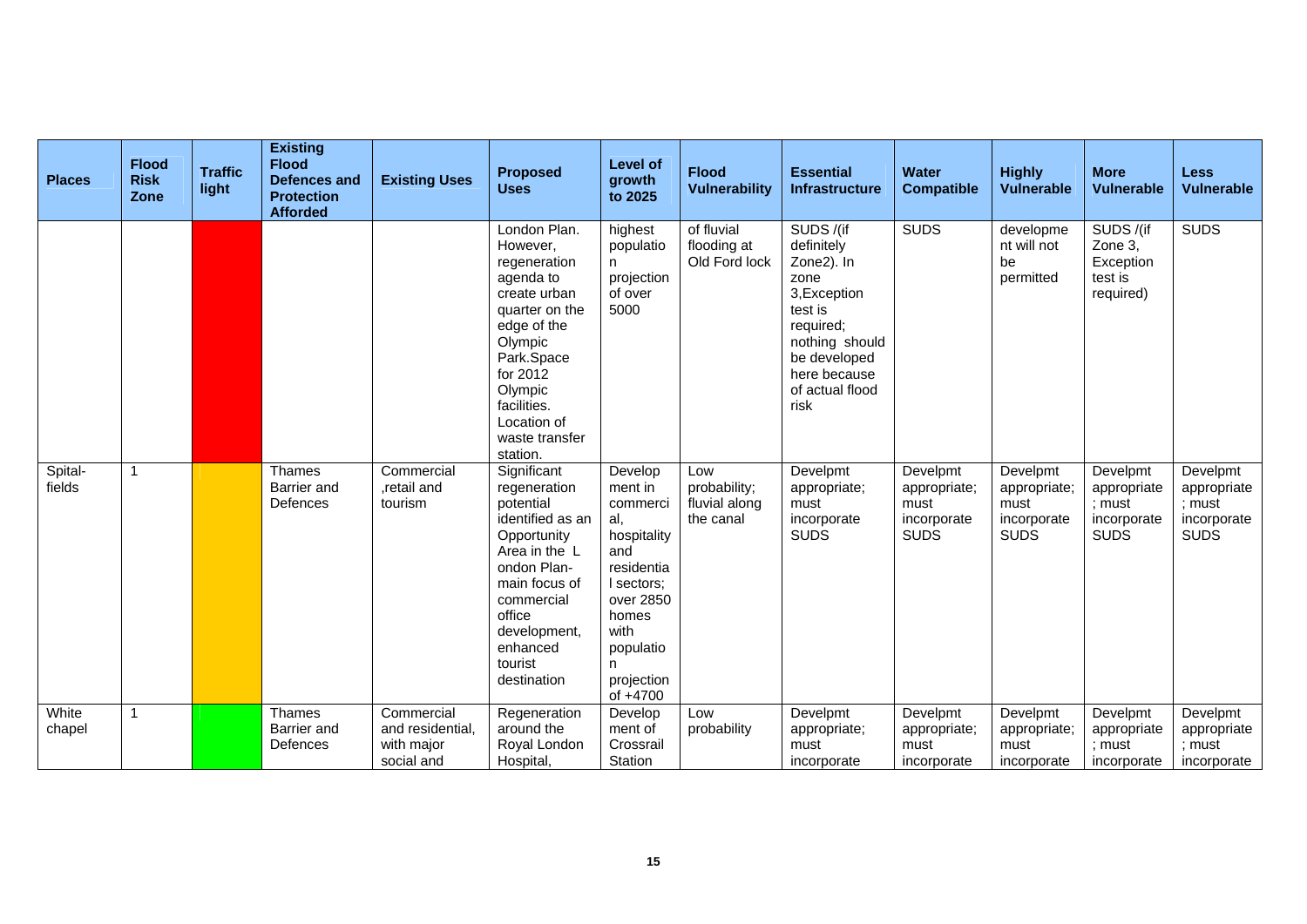| <b>Places</b>      | <b>Flood</b><br><b>Risk</b><br>Zone | <b>Traffic</b><br>light | <b>Existing</b><br><b>Flood</b><br><b>Defences and</b><br><b>Protection</b><br><b>Afforded</b> | <b>Existing Uses</b>                           | <b>Proposed</b><br><b>Uses</b>                                                                                                                                      | <b>Level of</b><br>growth<br>to 2025                                                                                                                                                         | <b>Flood</b><br><b>Vulnerability</b> | <b>Essential</b><br>Infrastructure                             | <b>Water</b><br><b>Compatible</b>                              | <b>Highly</b><br><b>Vulnerable</b>                             | <b>More</b><br><b>Vulnerable</b>                                | <b>Less</b><br><b>Vulnerable</b>                                |
|--------------------|-------------------------------------|-------------------------|------------------------------------------------------------------------------------------------|------------------------------------------------|---------------------------------------------------------------------------------------------------------------------------------------------------------------------|----------------------------------------------------------------------------------------------------------------------------------------------------------------------------------------------|--------------------------------------|----------------------------------------------------------------|----------------------------------------------------------------|----------------------------------------------------------------|-----------------------------------------------------------------|-----------------------------------------------------------------|
|                    |                                     |                         |                                                                                                | community<br>facilities                        | developing a<br>major retail<br>hub and<br>responding to<br>the intense<br>pressure for<br>growth                                                                   | and<br>redevelop<br>ment of<br>the Royal<br>London<br>Hospital;<br>delivery<br>of 1350<br>homes<br>and<br>populatio<br>n<br>projection<br>of+2250                                            |                                      | <b>SUDS</b>                                                    | <b>SUDS</b>                                                    | <b>SUDS</b>                                                    | <b>SUDS</b>                                                     | <b>SUDS</b>                                                     |
| Mile End           | $\overline{\mathbf{1}}$             |                         | Thames<br>Barrier and<br>Defences                                                              | Residential                                    | Redevelopmen<br>t of the Mile<br>End<br>Underground<br>station, St<br>Clements<br>Hospital<br>,Southern<br>Grove Lodge<br>and expansion<br>of Queen Mary<br>College | Eric and<br><b>Bede</b><br><b>Estates</b><br>regenerat<br>ion and<br>expansio<br>n of<br>Queen<br>Mary's<br>College;1<br>750 new<br>homes<br>and<br>populatio<br>n<br>projection<br>of +2600 | Low<br>probability                   | Develpmt<br>appropriate;<br>must<br>incorporate<br><b>SUDS</b> | Develpmt<br>appropriate;<br>must<br>incorporate<br><b>SUDS</b> | Develpmt<br>appropriate;<br>must<br>incorporate<br><b>SUDS</b> | Develpmt<br>appropriate<br>; must<br>incorporate<br><b>SUDS</b> | Develpmt<br>appropriate<br>; must<br>incorporate<br><b>SUDS</b> |
| Bromley-<br>by-Bow | $2$ and $3$                         |                         | <b>River walls</b><br>and locks                                                                | Residential<br>uses to the<br>west; industrial | Area of<br>considerable<br>change, within                                                                                                                           | Massive<br>regenerat<br>ion with                                                                                                                                                             | Medium to<br>high<br>probability     | Develpmt<br>appropriate;<br>must                               | Develpmt<br>appropriate;<br>must                               | Exception<br>test<br>required                                  | Develpmt<br>appropriate<br>; must                               | Develpmt<br>appropriate<br>; must                               |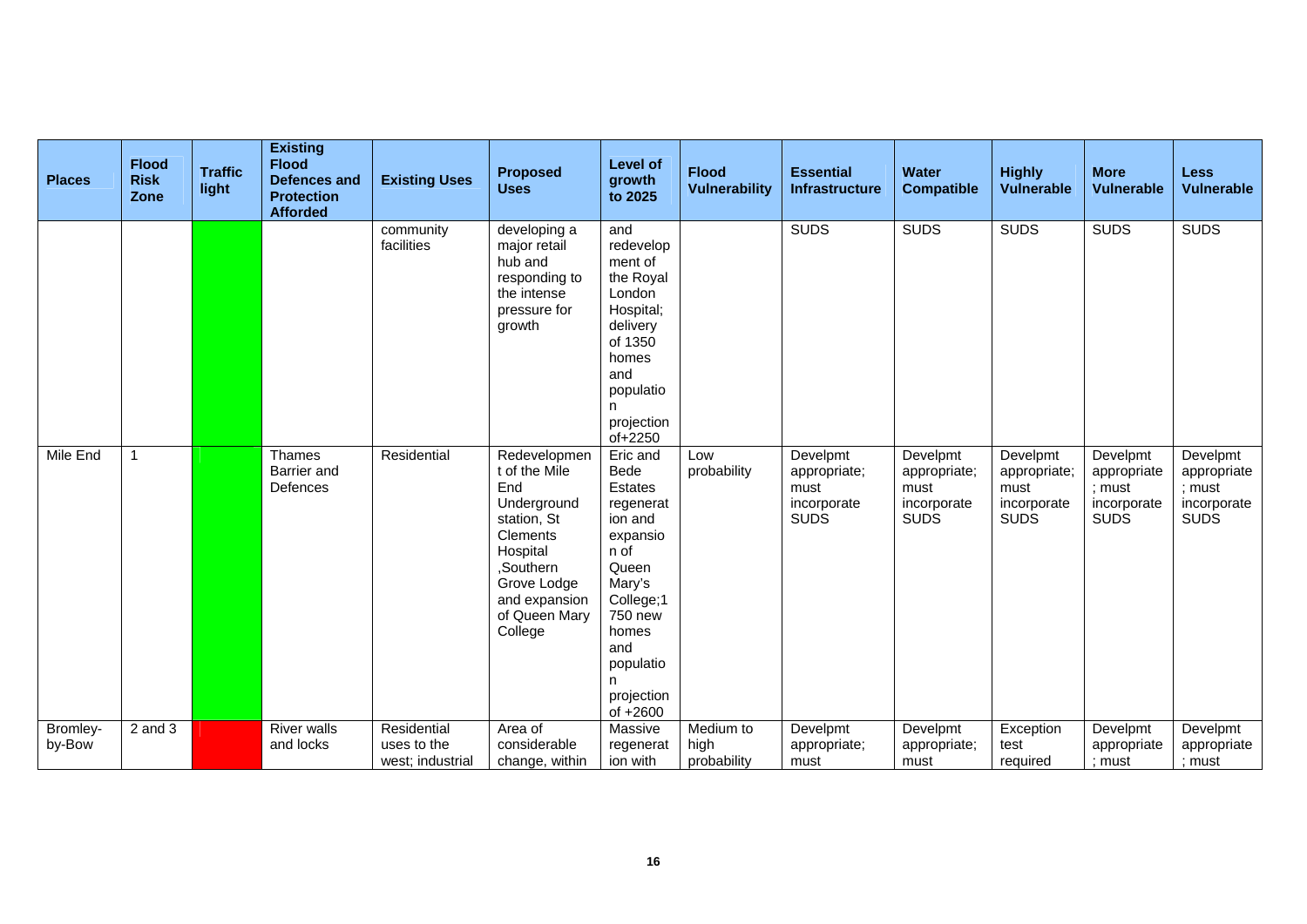| <b>Places</b> | <b>Flood</b><br><b>Risk</b><br>Zone | <b>Traffic</b><br>light | <b>Existing</b><br><b>Flood</b><br><b>Defences and</b><br><b>Protection</b><br><b>Afforded</b> | <b>Existing Uses</b>                                          | <b>Proposed</b><br><b>Uses</b>                                                                                                   | <b>Level of</b><br>growth<br>to 2025                                                                                                                                                               | <b>Flood</b><br><b>Vulnerability</b>                           | <b>Essential</b><br><b>Infrastructure</b>                                      | <b>Water</b><br><b>Compatible</b>                              | <b>Highly</b><br><b>Vulnerable</b>                                        | <b>More</b><br><b>Vulnerable</b>                                                 | <b>Less</b><br><b>Vulnerable</b>                                |
|---------------|-------------------------------------|-------------------------|------------------------------------------------------------------------------------------------|---------------------------------------------------------------|----------------------------------------------------------------------------------------------------------------------------------|----------------------------------------------------------------------------------------------------------------------------------------------------------------------------------------------------|----------------------------------------------------------------|--------------------------------------------------------------------------------|----------------------------------------------------------------|---------------------------------------------------------------------------|----------------------------------------------------------------------------------|-----------------------------------------------------------------|
|               |                                     |                         |                                                                                                | uses to the east<br>of the A12; to<br>the south<br>industrial | the Leaside.<br>Massive<br>regeneration<br>creating<br>mixed-uses in<br>the north and<br>new industrial<br>uses to the<br>south. | new<br>homes.<br>schools<br>,health<br>centres.<br>green<br>spaces,<br>transport<br>improvem<br>ents;new<br>town<br>centre;85<br>0 new<br>homes<br>and<br>populatio<br>n<br>projection<br>of +3900 |                                                                | incorporate<br>SUDS /( parts<br>in Zone 3<br><b>Exception test</b><br>required | incorporate<br>SUDS /(<br>parts in<br>Zone3 as<br>well)        | (for parts in<br>Zone 3<br>developme<br>nt should<br>not be<br>permitted) | incorporate<br>SUDS (for<br>parts in<br>Zone 3<br>Exception<br>test<br>required) | incorporate<br><b>SUDS</b><br>/(parts in<br>Zone 3 as<br>well)  |
| Aldgate       | 1                                   |                         | <b>Thames</b><br>Barrier and<br><b>Defences</b>                                                | Commercial<br>office                                          | Regeneration<br>to create<br>business<br>quarter and<br>transport<br>improvements                                                | Parks<br>and<br>public<br>realm<br>improvem<br>ents;1259<br>new<br>homes<br>and<br>populatio<br>n<br>projection<br>$of +2200$                                                                      | Develpmt<br>appropriate;<br>must<br>incorporate<br><b>SUDS</b> | Develpmt<br>appropriate;<br>must<br>incorporate<br><b>SUDS</b>                 | Develpmt<br>appropriate;<br>must<br>incorporate<br><b>SUDS</b> | Develpmt<br>appropriate;<br>must<br>incorporate<br><b>SUDS</b>            | Develpmt<br>appropriate<br>: must<br>incorporate<br><b>SUDS</b>                  | Develpmt<br>appropriate<br>; must<br>incorporate<br><b>SUDS</b> |
| Shadwell      | $2$ and $3$                         |                         | <b>Thames</b><br>Barrier and                                                                   | Residential<br>north, with                                    | Estate<br>regeneration;                                                                                                          | About<br>700 new                                                                                                                                                                                   | Medium to<br>high                                              | /(where Zone<br>3, Exception                                                   | Develpmt<br>appropriate;                                       | Exception<br>test                                                         | /(where<br>Zone                                                                  | Develpmt<br>appropriate                                         |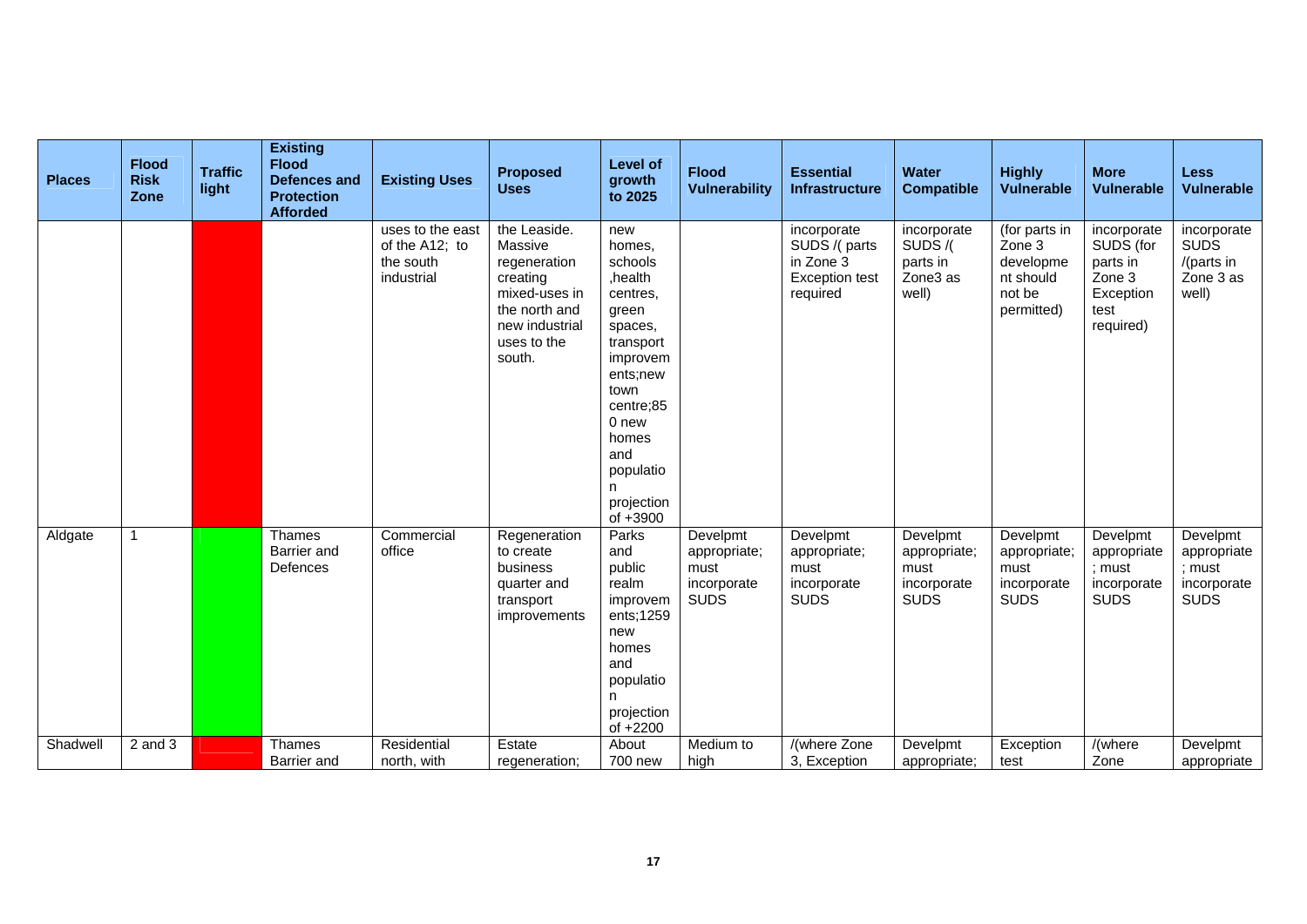| <b>Places</b> | <b>Flood</b><br><b>Risk</b><br>Zone | <b>Traffic</b><br>light | <b>Existing</b><br><b>Flood</b><br><b>Defences and</b><br><b>Protection</b><br><b>Afforded</b> | <b>Existing Uses</b>                         | <b>Proposed</b><br><b>Uses</b>                                                                              | <b>Level of</b><br>growth<br>to 2025                                                                                       | <b>Flood</b><br><b>Vulnerability</b> | <b>Essential</b><br><b>Infrastructure</b>                      | <b>Water</b><br><b>Compatible</b>                              | <b>Highly</b><br><b>Vulnerable</b>                                             | <b>More</b><br><b>Vulnerable</b>                                | <b>Less</b><br><b>Vulnerable</b>                                |
|---------------|-------------------------------------|-------------------------|------------------------------------------------------------------------------------------------|----------------------------------------------|-------------------------------------------------------------------------------------------------------------|----------------------------------------------------------------------------------------------------------------------------|--------------------------------------|----------------------------------------------------------------|----------------------------------------------------------------|--------------------------------------------------------------------------------|-----------------------------------------------------------------|-----------------------------------------------------------------|
|               |                                     |                         | Defences                                                                                       | industrial uses<br>to the south              | area of<br>potential<br>change;<br>seeking<br>opportunities<br>to provide<br>housing and<br>mixed uses      | homes<br>and<br>populatio<br>n.<br>projection<br>of +500                                                                   |                                      | tesr required)                                                 | must<br>incorporate<br><b>SUDS</b>                             | required(<br>where Zone<br>3<br>developme<br>nt should<br>not be<br>permitted) | 3, Exceptio<br>n test<br>required)                              | ; must<br>incorporate<br><b>SUDS</b>                            |
| Stepney       | 1                                   |                         | <b>Thames</b><br>Barrier and<br>Defences                                                       | Largely<br>residential                       | Major<br>regeneration<br>programmes;<br>seeking<br>opportunities<br>to provide<br>housing and<br>mixed uses | Regenrati<br>on of<br>Ocean<br>Estate<br>and<br>delivery<br>of 450<br>new<br>homes:<br>populatio<br>n of<br>$+1000$        | Low<br>probability                   | Develpmt<br>appropriate;<br>must<br>incorporate<br><b>SUDS</b> | Develpmt<br>appropriate;<br>must<br>incorporate<br><b>SUDS</b> | Develpmt<br>appropriate;<br>must<br>incorporate<br><b>SUDS</b>                 | Develpmt<br>appropriate<br>; must<br>incorporate<br><b>SUDS</b> | Develpmt<br>appropriate<br>; must<br>incorporate<br><b>SUDS</b> |
| Bow<br>Common | 1                                   |                         | Thames<br>Barrier and<br>Defences,<br>raised river<br>walls and locks                          | Residential and<br>mix of industrial<br>uses | Regeneration<br>programme;<br>seeking<br>opportunities<br>to provide<br>housing and<br>mixed uses           | Estate<br>regenerat<br>ion,<br>newhealt<br>hfacilities,<br>schoolsre<br>building<br>and<br>newhousi<br>ng with<br>delivery | Low<br>probability                   | Develpmt<br>appropriate;<br>must<br>incorporate<br><b>SUDS</b> | Develpmt<br>appropriate;<br>must<br>incorporate<br><b>SUDS</b> | Develpmt<br>appropriate;<br>must<br>incorporate<br><b>SUDS</b>                 | Develpmt<br>appropriate<br>; must<br>incorporate<br><b>SUDS</b> | Develpmt<br>appropriate<br>; must<br>incorporate<br><b>SUDS</b> |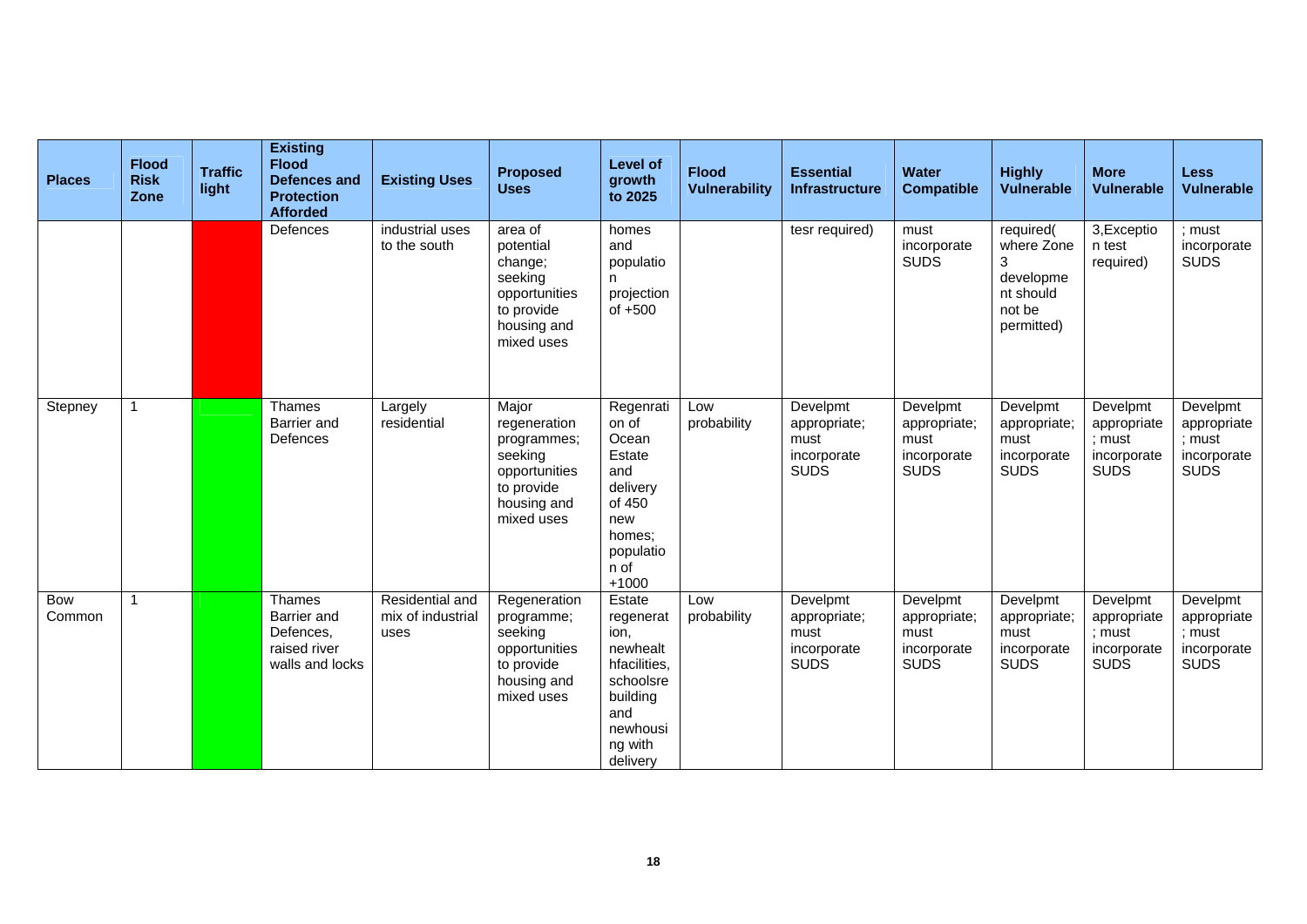| <b>Places</b>       | <b>Flood</b><br><b>Risk</b><br>Zone | <b>Traffic</b><br>light | <b>Existing</b><br><b>Flood</b><br><b>Defences and</b><br><b>Protection</b><br><b>Afforded</b> | <b>Existing Uses</b>                  | <b>Proposed</b><br><b>Uses</b>                                                                                                        | <b>Level of</b><br>growth<br>to 2025                                                                                                                                                                                                    | <b>Flood</b><br><b>Vulnerability</b>                         | <b>Essential</b><br><b>Infrastructure</b> | <b>Water</b><br><b>Compatible</b>                              | <b>Highly</b><br><b>Vulnerable</b>            | <b>More</b><br><b>Vulnerable</b> | <b>Less</b><br><b>Vulnerable</b>                                |
|---------------------|-------------------------------------|-------------------------|------------------------------------------------------------------------------------------------|---------------------------------------|---------------------------------------------------------------------------------------------------------------------------------------|-----------------------------------------------------------------------------------------------------------------------------------------------------------------------------------------------------------------------------------------|--------------------------------------------------------------|-------------------------------------------|----------------------------------------------------------------|-----------------------------------------------|----------------------------------|-----------------------------------------------------------------|
|                     |                                     |                         |                                                                                                |                                       |                                                                                                                                       | of 1900<br>homes;<br>populatio<br>n<br>projection<br>$of +3950$                                                                                                                                                                         |                                                              |                                           |                                                                |                                               |                                  |                                                                 |
| Poplar<br>Riverside | 3                                   |                         | Raised river<br>walls, locks and<br>Thames<br>Barrier and<br>Defences                          | Residential<br>and industrial         | Major<br>redevelopment<br>and estate<br>renewal<br>programmes;<br>seeking<br>opportunities<br>to provide<br>housing ang<br>mixed uses | Major<br>residentia<br>improvem<br>ents and<br>developm<br>ent with<br>delivery<br>of 1850<br>new<br>homes:<br>new<br>school,<br>new<br>openspac<br>e in the<br>Leven<br>Road<br>proposal;<br>populatio<br>n.<br>projection<br>of +3450 | High<br>probability;<br>fluvial,<br>extreme<br>breach rating | Exception test<br>required                | Develpmt<br>appropriate;<br>must<br>incorporate<br><b>SUDS</b> | Developme<br>nt should<br>not be<br>permitted | Exception<br>test<br>required    | Develpmt<br>appropriate<br>; must<br>incorporate<br><b>SUDS</b> |
| Wapping             | 3                                   |                         | Thames<br>Barrier and<br>Defences                                                              | Residential and<br>some<br>commercial | Low volume of<br>development<br>activity                                                                                              | Redevelo<br>pment of<br>the News<br>Internatio<br>nal and                                                                                                                                                                               | High<br>probability;<br>tidal, sign of<br>breach             | <b>Exception test</b><br>required         | Develpmt<br>appropriate;<br>must<br>incorporate<br><b>SUDS</b> | Developme<br>nt should<br>not be<br>permitted | Exception<br>test<br>required    | Develpmt<br>appropriate<br>; must<br>incorporate<br><b>SUDS</b> |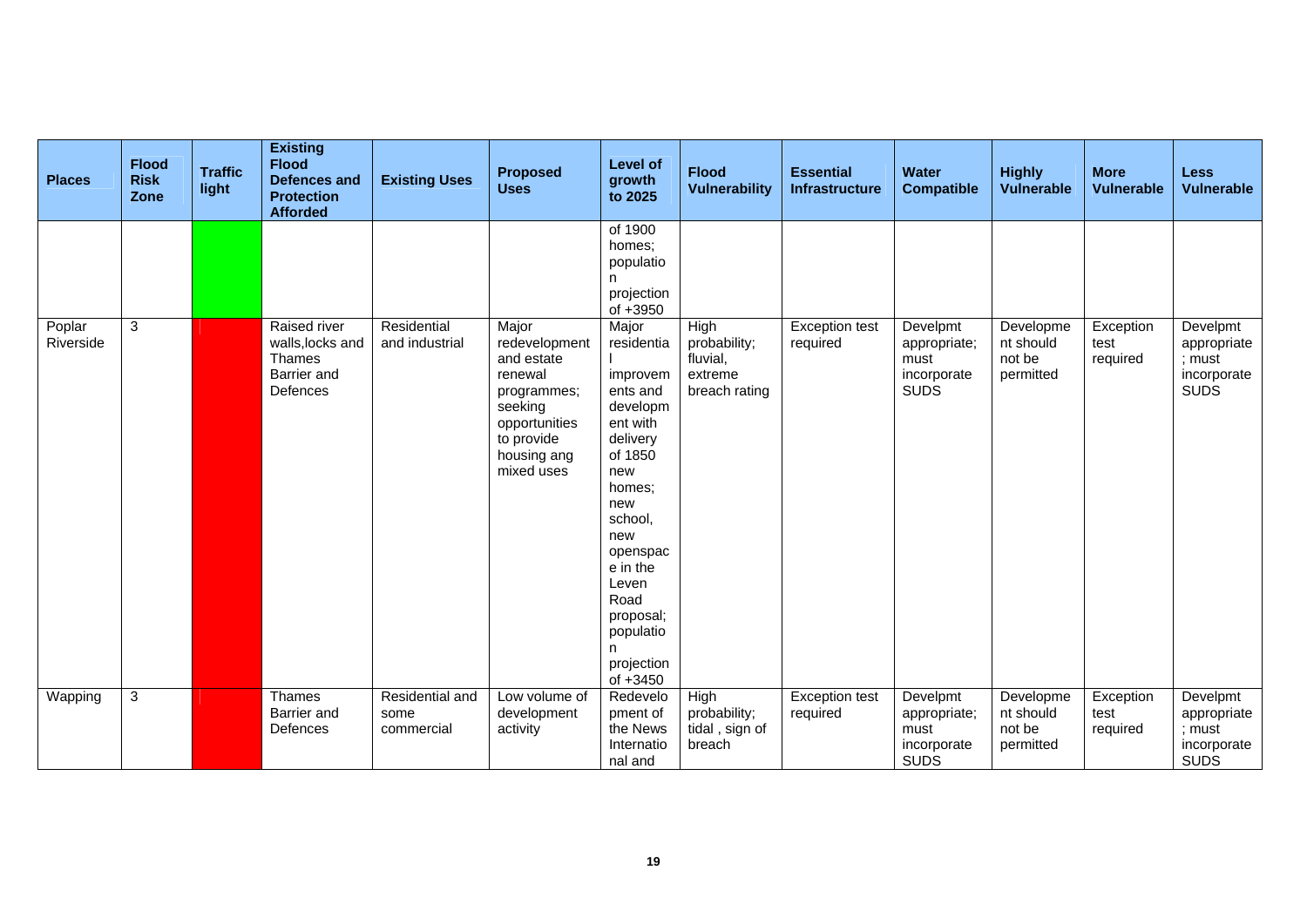| <b>Places</b> | <b>Flood</b><br><b>Risk</b><br>Zone | <b>Traffic</b><br>light | <b>Existing</b><br><b>Flood</b><br><b>Defences and</b><br><b>Protection</b><br><b>Afforded</b> | <b>Existing Uses</b>                         | <b>Proposed</b><br><b>Uses</b>                                                                                           | <b>Level of</b><br>growth<br>to 2025                                                                                                                                                                      | <b>Flood</b><br><b>Vulnerability</b>                          | <b>Essential</b><br>Infrastructure                                                                               | <b>Water</b><br><b>Compatible</b>                              | <b>Highly</b><br><b>Vulnerable</b>                                                          | <b>More</b><br><b>Vulnerable</b>             | <b>Less</b><br><b>Vulnerable</b>                                |
|---------------|-------------------------------------|-------------------------|------------------------------------------------------------------------------------------------|----------------------------------------------|--------------------------------------------------------------------------------------------------------------------------|-----------------------------------------------------------------------------------------------------------------------------------------------------------------------------------------------------------|---------------------------------------------------------------|------------------------------------------------------------------------------------------------------------------|----------------------------------------------------------------|---------------------------------------------------------------------------------------------|----------------------------------------------|-----------------------------------------------------------------|
|               |                                     |                         |                                                                                                |                                              |                                                                                                                          | Tobacco<br><b>Dock</b><br>sites to<br>provide<br>employm<br>ent,<br>leisure<br>and<br>residentia<br>I uses:<br>delivery<br>of 1450<br>new<br>homes<br>with a<br>populatio<br>n.<br>projection<br>of +1950 |                                                               |                                                                                                                  |                                                                |                                                                                             |                                              |                                                                 |
| Lime<br>house | $2$ and $3$                         |                         | Thames<br>Barrier and<br>Defences, river<br>walls and locks                                    | Mainly<br>residential and<br>some industrial | Area of<br>change with<br>some<br>redevelopment<br>; seeking<br>opportinities to<br>provide<br>housing and<br>mixed uses | Redevelo<br>pment of<br>old<br>industrial<br>sites for<br>business<br>enterprise<br>s, mixed<br>uses and<br>delivery<br>of1800<br>new<br>homes;<br>populatio<br>n.                                        | Meduim to<br>high<br>probability;<br>tidal, sign of<br>breach | Develpmt<br>appropriate;<br>must<br>incorporate<br>SUDS/ (in<br>Zone 3 area<br><b>Exception test</b><br>required | Develpmt<br>appropriate;<br>must<br>incorporate<br><b>SUDS</b> | Exception<br>test<br>required(in<br>Zone 3<br>developme<br>nt should<br>not be<br>permitted | / (in Zone 3<br>Eception<br>test<br>required | Develpmt<br>appropriate<br>; must<br>incorporate<br><b>SUDS</b> |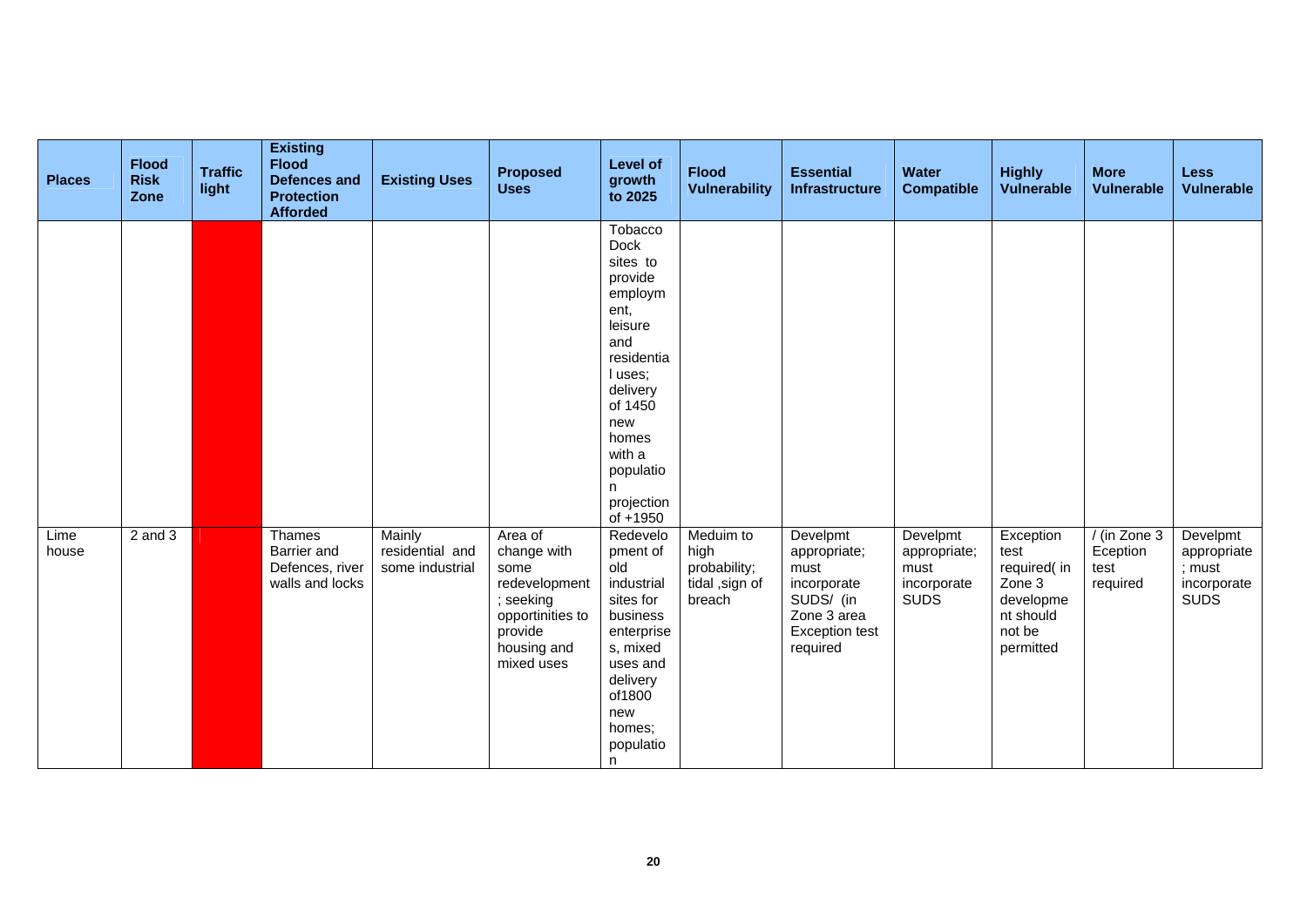| <b>Places</b>   | <b>Flood</b><br><b>Risk</b><br>Zone                                                                                       | <b>Traffic</b><br>light | <b>Existing</b><br><b>Flood</b><br><b>Defences and</b><br><b>Protection</b><br><b>Afforded</b> | <b>Existing Uses</b>                              | <b>Proposed</b><br><b>Uses</b>                                                                                     | <b>Level of</b><br>growth<br>to 2025                                                                                                   | <b>Flood</b><br><b>Vulnerability</b>                                                                           | <b>Essential</b><br>Infrastructure                            | <b>Water</b><br><b>Compatible</b>                              | <b>Highly</b><br><b>Vulnerable</b>                                                                       | <b>More</b><br><b>Vulnerable</b>                         | <b>Less</b><br><b>Vulnerable</b>                                |
|-----------------|---------------------------------------------------------------------------------------------------------------------------|-------------------------|------------------------------------------------------------------------------------------------|---------------------------------------------------|--------------------------------------------------------------------------------------------------------------------|----------------------------------------------------------------------------------------------------------------------------------------|----------------------------------------------------------------------------------------------------------------|---------------------------------------------------------------|----------------------------------------------------------------|----------------------------------------------------------------------------------------------------------|----------------------------------------------------------|-----------------------------------------------------------------|
|                 |                                                                                                                           |                         |                                                                                                |                                                   |                                                                                                                    | projection<br>of +3350                                                                                                                 |                                                                                                                |                                                               |                                                                |                                                                                                          |                                                          |                                                                 |
| Blackwall       | 3/<br>precauti<br>onary<br>principle<br>to be<br>applied<br>since<br>zone is<br>2 but<br>wholly<br>surroun<br>ded by<br>3 |                         | Thames<br>Barrier and<br>Defences.<br>raised river<br>walls and locks                          | Residential with<br>pockets of<br>industrial uses | Area of<br>transition;<br>seeking<br>opportunities<br>to provide<br>housing and<br>mixed uses                      | Figures<br>for the<br>delivery<br>of new<br>homes<br>and<br>populatio<br>n.<br>projection<br>are<br>combined<br>with<br>Leamouth<br>'s | Some areas<br>of medium<br>probability<br>otherwise<br>mainly high;<br>fluvial and<br>tidal- sign of<br>breach | $\frac{7}{10}$ in Zone 3<br><b>Exception test</b><br>required | Develpmt<br>appropriate;<br>must<br>incorporate<br><b>SUDS</b> | Exception<br>test<br>required(in<br>parts that<br>are 3<br>developme<br>nt should<br>not be<br>permitted | /(in Zone $3$<br>areas<br>Exception<br>test<br>required) | Develpmt<br>appropriate<br>; must<br>incorporate<br><b>SUDS</b> |
| Lea-mouth       | 3                                                                                                                         |                         | Thames<br>Barrier and<br>Defences,<br>raised river<br>walls and locks                          | Former<br>industrial and<br>new residential       | Residential<br>and<br>commercial<br>redevelopment<br>s                                                             | Delivery<br>of 4050<br>new<br>homes:<br>populatio<br>n<br>projection<br>$of +8000$                                                     | High<br>probability;flu<br>vial                                                                                | Exception test<br>required                                    | Develpmt<br>appropriate;<br>must<br>incorporate<br><b>SUDS</b> | Developme<br>nt should<br>not be<br>permitted                                                            | Exception<br>test<br>required                            | Develpmt<br>appropriate<br>; must<br>incorporate<br><b>SUDS</b> |
| Canary<br>Wharf | $\sqrt{3}$                                                                                                                |                         | Thames<br>Barrier and<br>Defences                                                              | Predominantlyc<br>ommercial and<br>retail         | Redevelopmen<br>t and<br>expansion of<br>area; seeking<br>opportunities<br>to provide<br>housing and<br>mixed uses | Residenti<br>al growth<br>with 2650<br>new<br>homes<br>expansio<br>n through<br>Wood<br>Wharf<br>developm                              | High<br>probability;<br>tidal , sign of<br>breach                                                              | <b>Exception test</b><br>required                             | Develpmt<br>appropriate;<br>must<br>incorporate<br><b>SUDS</b> | Developme<br>nt should<br>not be<br>permitted                                                            | Exception<br>test<br>required                            | Develpmt<br>appropriate<br>; must<br>incorporate<br><b>SUDS</b> |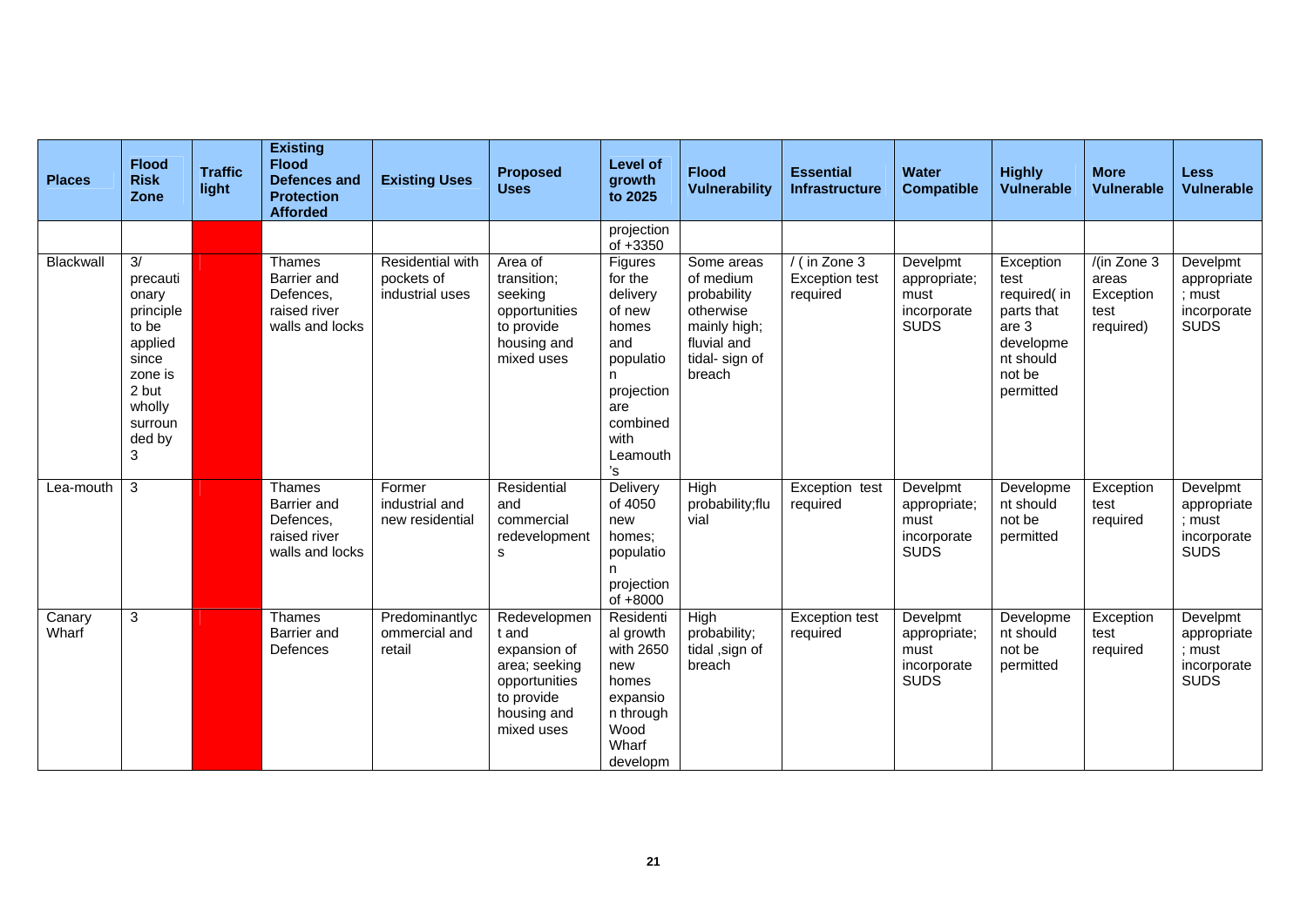| <b>Places</b>  | <b>Flood</b><br><b>Risk</b><br>Zone | <b>Traffic</b><br>light | <b>Existing</b><br><b>Flood</b><br><b>Defences and</b><br><b>Protection</b><br><b>Afforded</b> | <b>Existing Uses</b>                                          | <b>Proposed</b><br><b>Uses</b>                                                                               | <b>Level of</b><br>growth<br>to 2025                                                                                                                                                          | <b>Flood</b><br><b>Vulnerability</b>             | <b>Essential</b><br><b>Infrastructure</b> | <b>Water</b><br><b>Compatible</b>                              | <b>Highly</b><br><b>Vulnerable</b>            | <b>More</b><br><b>Vulnerable</b> | <b>Less</b><br><b>Vulnerable</b>                                |
|----------------|-------------------------------------|-------------------------|------------------------------------------------------------------------------------------------|---------------------------------------------------------------|--------------------------------------------------------------------------------------------------------------|-----------------------------------------------------------------------------------------------------------------------------------------------------------------------------------------------|--------------------------------------------------|-------------------------------------------|----------------------------------------------------------------|-----------------------------------------------|----------------------------------|-----------------------------------------------------------------|
|                |                                     |                         |                                                                                                |                                                               |                                                                                                              | ent;<br>populatio<br>n.<br>projection<br>of +4850                                                                                                                                             |                                                  |                                           |                                                                |                                               |                                  |                                                                 |
| Millwall       | 3                                   |                         | Thames<br>Barrier and<br>Defences,<br>raised river<br>walls and locks                          | Residential,<br>commercial and<br>a wide range of<br>mix uses | Major<br>redevelopment<br>programmes;<br>seeking<br>opportunities<br>to provide<br>housing and<br>mixed uses | More<br>conversio<br>ns of<br>docks to<br>residentia<br>I use,<br>Millenniu<br>m<br>Quarter<br>developm<br>ent; 6150<br>new<br>homes<br>and<br>populatio<br>n<br>projection<br>of<br>$+11200$ | High<br>probability;<br>tidal, sign of<br>breach | <b>Exception test</b><br>required         | Develpmt<br>appropriate;<br>must<br>incorporate<br><b>SUDS</b> | Developme<br>nt should<br>not be<br>permitted | Exception<br>test<br>required    | Develpmt<br>appropriate<br>; must<br>incorporate<br><b>SUDS</b> |
| Cubitt<br>Town | 3                                   |                         | Thames<br>Barrier and<br>Defences                                                              | Residential and<br>a wide range of<br>mix uses                | Major<br>redevelopment<br>programmes;<br>seeking<br>opportunities<br>to provide<br>housing and<br>mixed uses | Delivery<br>of 4200<br>homes,<br>expanded<br>town<br>centre;po<br>pulation<br>projection<br>of+7750                                                                                           | High<br>probability;<br>tidal, sign of<br>breach | <b>Exception test</b><br>required         | Develpmt<br>appropriate;<br>must<br>incorporate<br><b>SUDS</b> | Developme<br>nt should<br>not be<br>permitted | Exception<br>test<br>required    | Develpmt<br>appropriate<br>; must<br>incorporate<br><b>SUDS</b> |
| Tower of       | 3                                   |                         | Thames                                                                                         | Commercial                                                    | World Heritage                                                                                               | Delivery                                                                                                                                                                                      | High                                             | <b>Exception test</b>                     | Develpmt                                                       | Developme                                     | Exception                        | Develpmt                                                        |